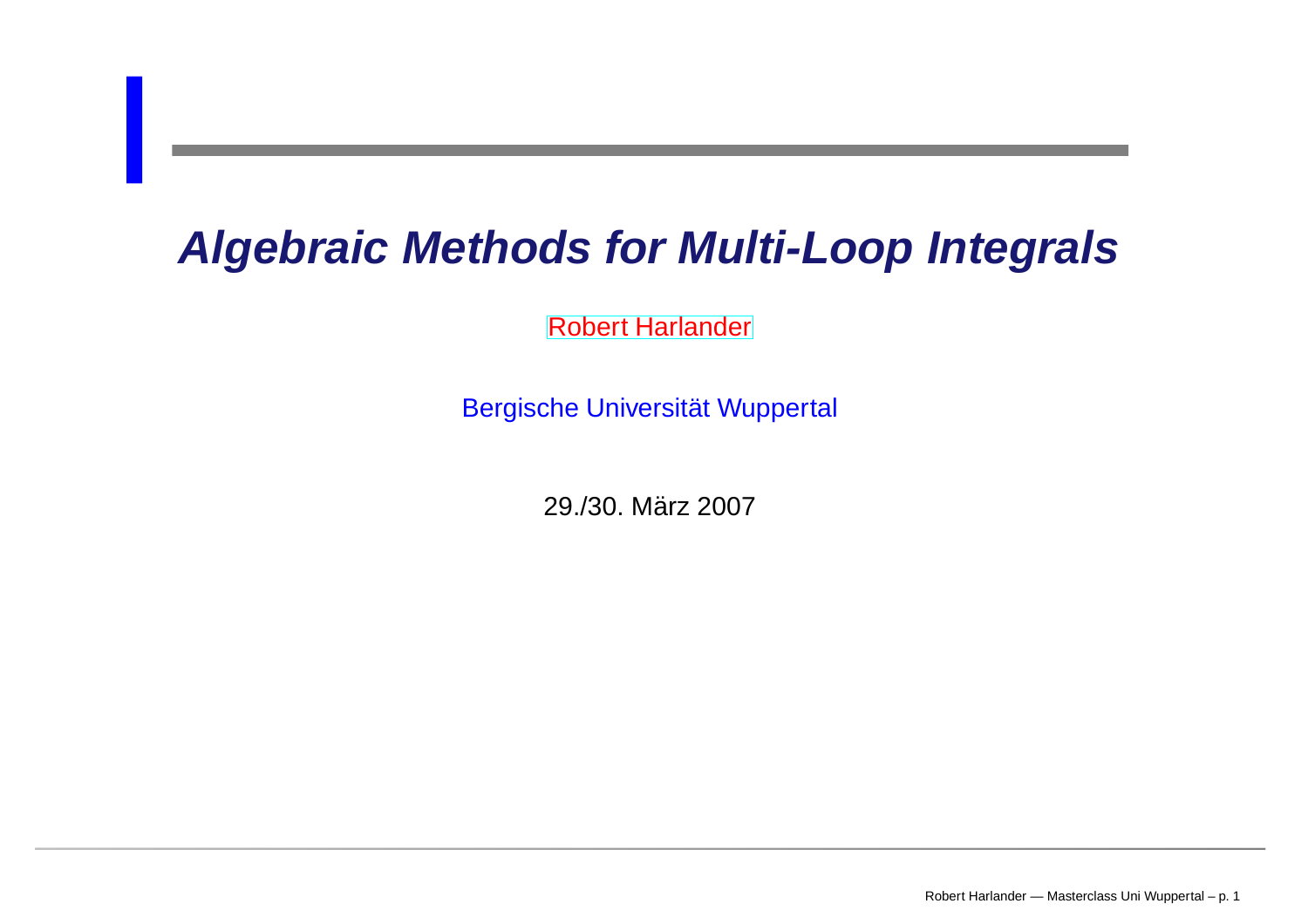## **Integration by Parts**

Motivation/Physics  $\rightarrow$  later!

preliminaries: typical Feynman integral:

$$
I(n_1, \ldots n_N) = \int \mathrm{d}^D k_1 \cdots \mathrm{d}^D k_l \frac{1}{(p_1^2 - m_1^2)^{n_1} \cdots (p_N^2 - m_N^2)^{n_N}}
$$

- $N \longrightarrow$  number of propagators
- $n_i$  — indices
	- l $l \quad \longrightarrow \quad$  number of loops
- $p_i$  linear combinations of

loop momenta  $k_i$  and

external momenta  $q_{\it i}$ 

 $D=4-2\epsilon$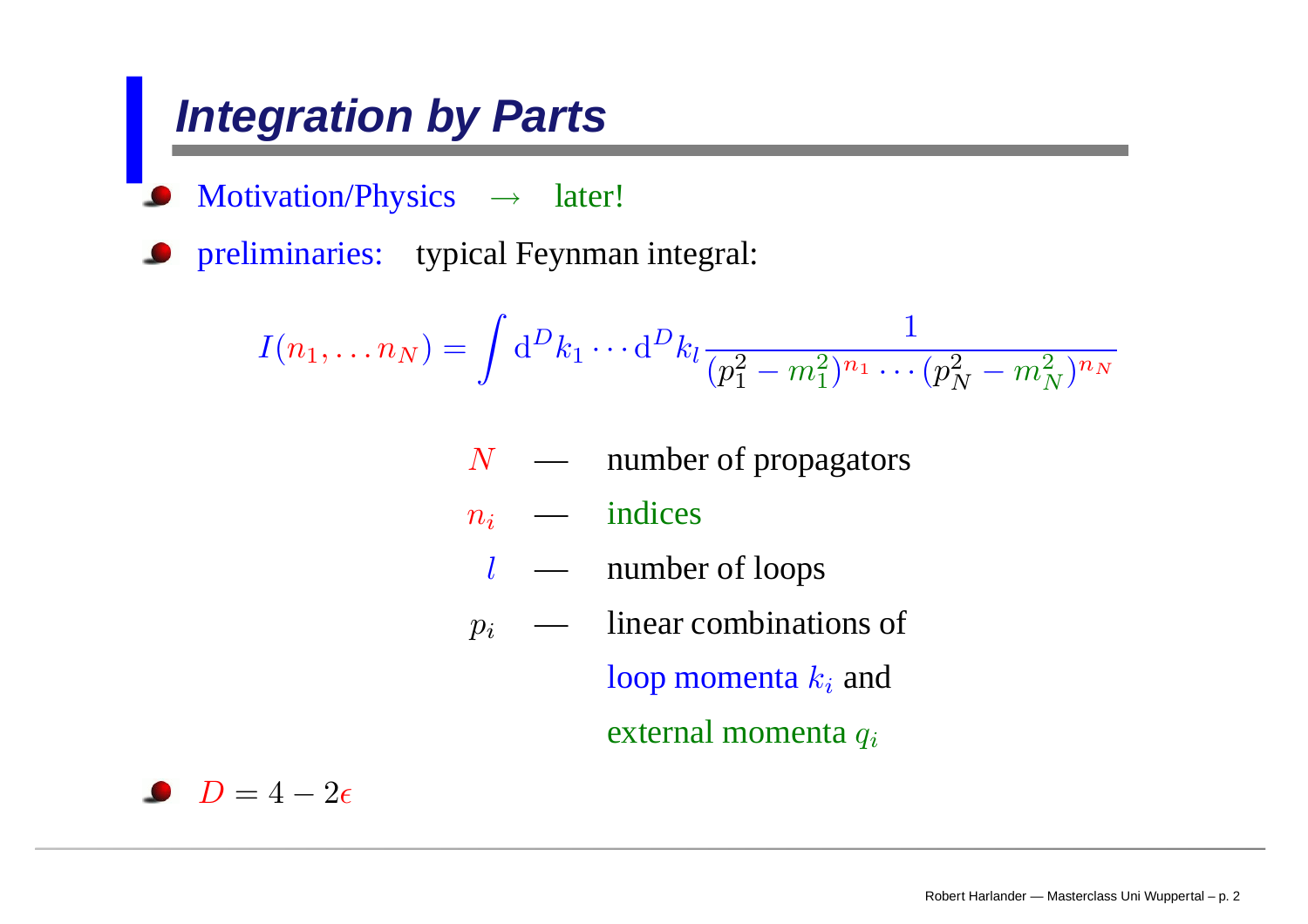#### **. . . a word about normalization**

\n- usually: 
$$
\frac{i}{(2\pi)^D}
$$
 for each loop
\n- angular integration  $\rightarrow \pi^{D/2}$
\n- √  $\left[\frac{i}{(4\pi)^{D/2}}\right]^l$  in the final result
\n- ∴ will be dropped!
\n- typical  $\gamma_E = 0.577...$  is cancelled by multiplication with  $e^{\epsilon \gamma_E}$  for each loop
\n- ∘ effectively: replace  $\frac{1}{\epsilon} - \gamma_E + \ln 4\pi$  by  $\frac{1}{\epsilon}$  and drop  $\frac{1}{16\pi^2}$
\n

 $\epsilon$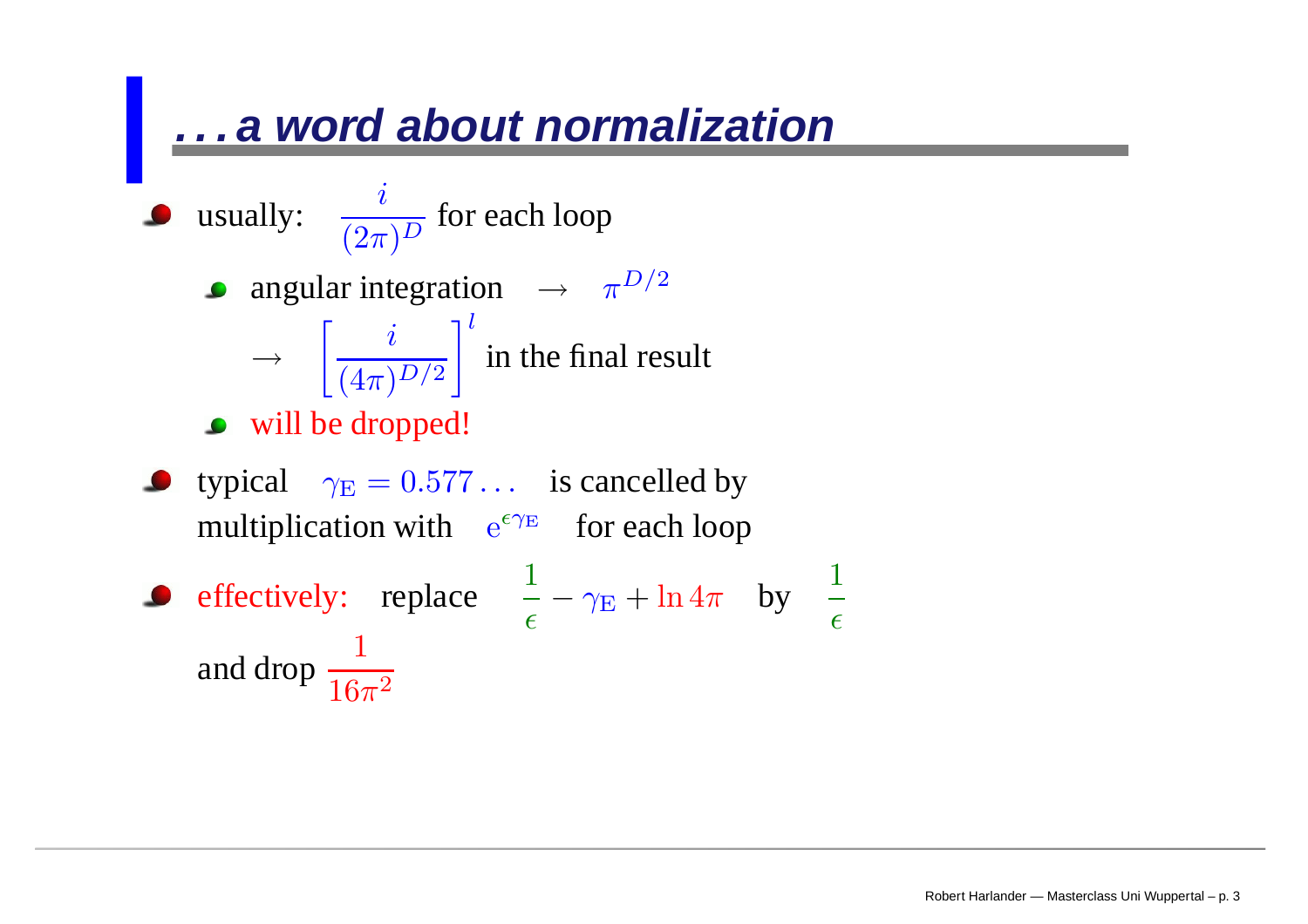$$
\sum_{k=q}^{k+q} f(n_1, n_2) = \int d^D k \frac{1}{(p_1^2 - m_1^2)^{n_1} (p_2^2 - m_2^2)^{n_2}}
$$
  

$$
p_1 = k + q, \qquad p_2 = -k
$$

special cases:

• 
$$
m_1 = m_2 = 0
$$
:  $[n_1 = a, n_2 = b]$   
\n
$$
I_q(a, b) = (-1)^{a+b} (-q^2)^{D/2 - a - b} \cdot \hat{I}(a, b)
$$
\n
$$
\hat{I}(a, b) = \frac{\Gamma(a + b - D/2) \Gamma(D/2 - a) \Gamma(D/2 - b)}{\Gamma(a) \Gamma(b) \Gamma(D - a - b)}
$$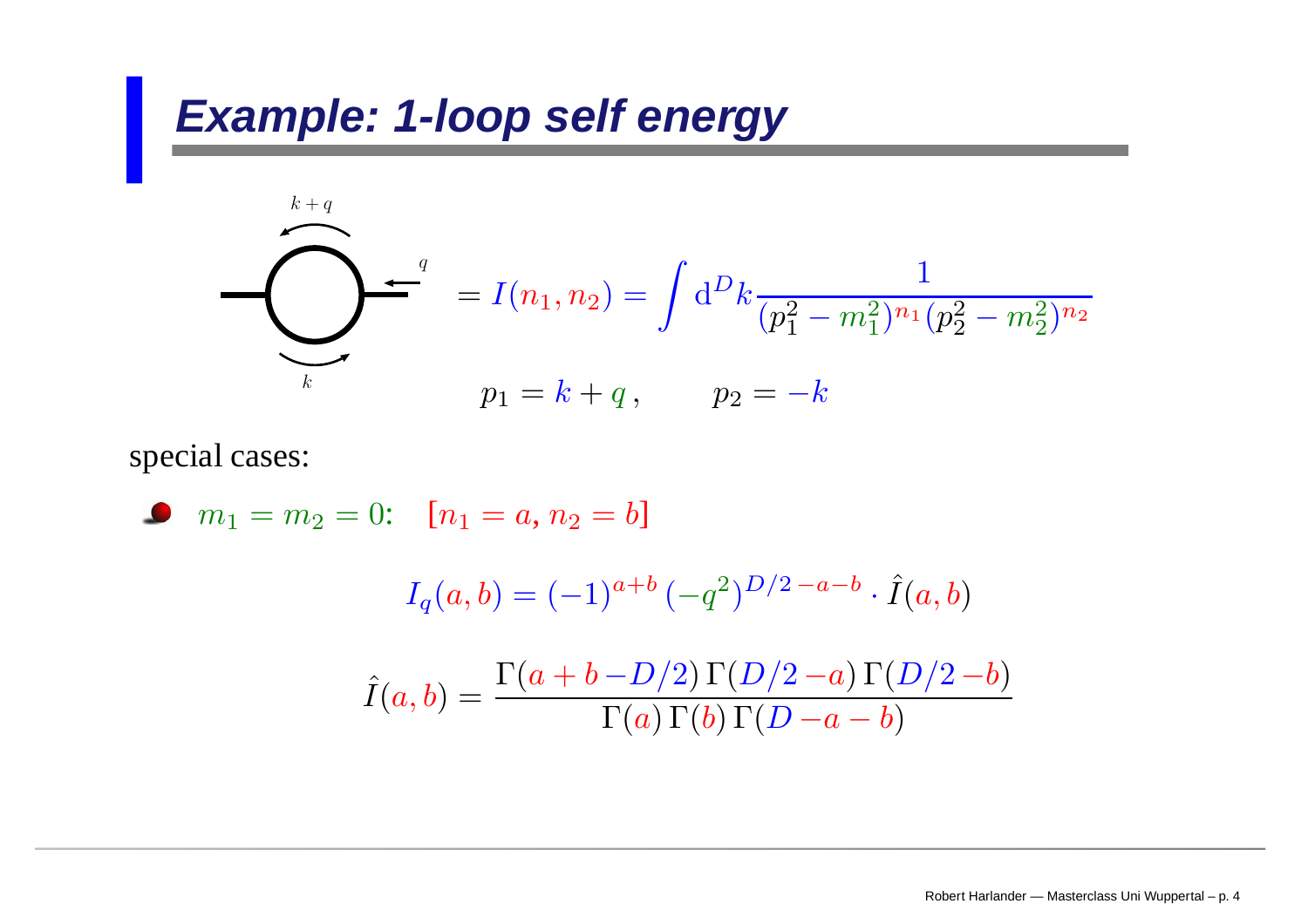$$
\hat{I}(a,b) = \frac{\Gamma(a+b-D/2)\Gamma(D/2-a)\Gamma(D/2-b)}{\Gamma(a)\Gamma(b)\Gamma(D-a-b)}
$$

remarks:

- valid for (almost) all  $a,$   $b,$   $D$  (except  $-a,$   $-b$   $\in$   $\mathbb{N})$  $\bullet$
- **expansion in**  $\epsilon$  through  $a\Gamma(a) = \Gamma(1 + a)$  and

$$
\Gamma(1+\epsilon)=1-\epsilon\gamma_E+\frac{\epsilon^2}{2}\left(\gamma_E^2+\frac{\pi^2}{6}\right)+\ldots
$$

 $(\gamma_{\rm E}$  is cancelled by our normalization)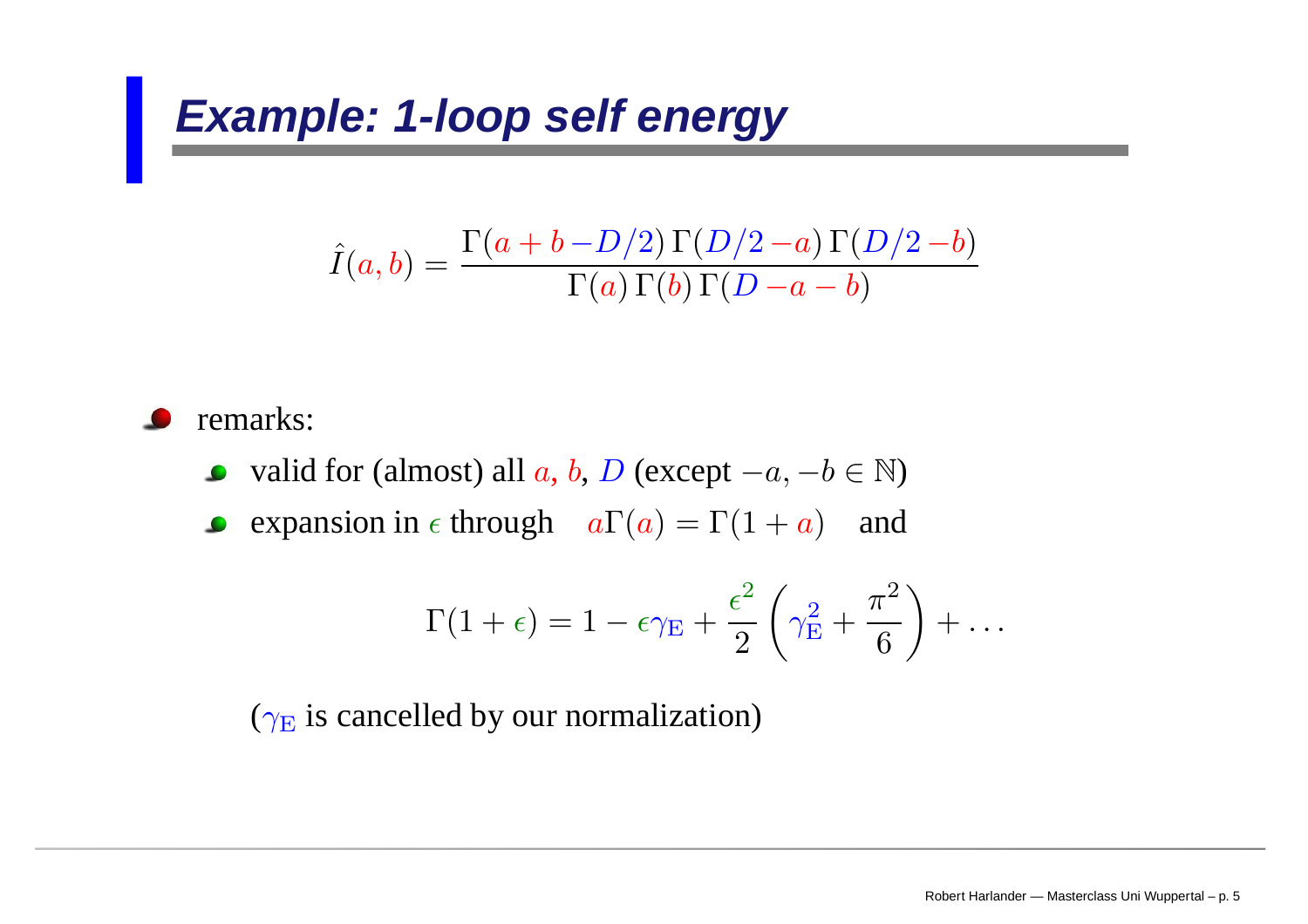$$
\sum_{k=q}^{k+q} f(n_1, n_2) = \int d^D k \frac{1}{(p_1^2 - m_1^2)^{n_1} (p_2^2 - m_2^2)^{n_2}}
$$
  

$$
p_1 = k + q, \qquad p_2 = -k
$$

#### special cases:

$$
n_2 = 0 \quad \text{[equivalently: } q = 0, m_1 = m_2\text{]}
$$

$$
\sum_{k=0}^{k} A(a) = \int d^D k \frac{1}{(k^2 - m^2)^a}
$$

$$
= (-1)^a (m^2)^{D/2 - a} \frac{\Gamma(a - D/2)}{\Gamma(a)}
$$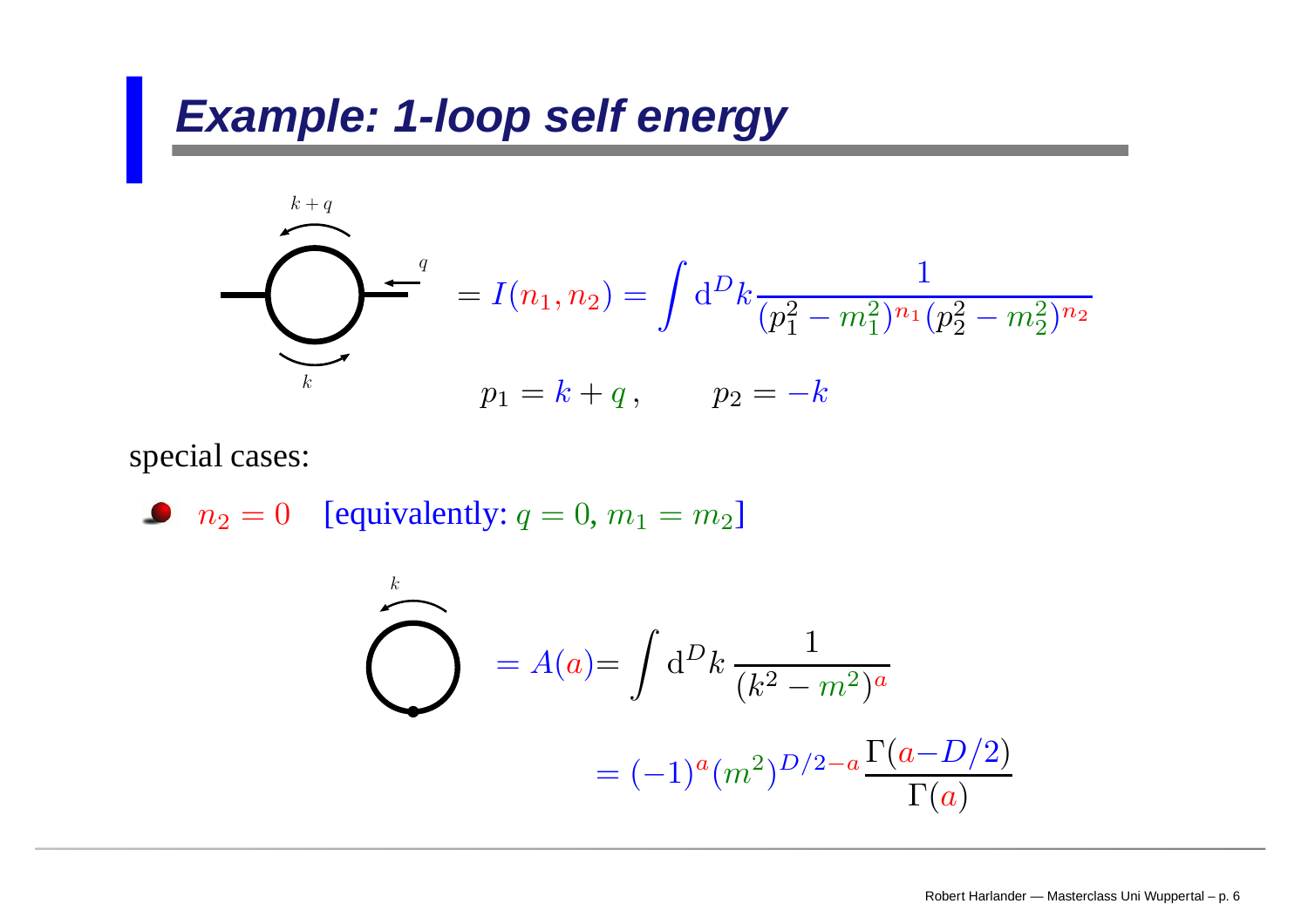$$
\sum_{k=0}^{k} A(a) = \int d^D k \frac{1}{(k^2 - m^2)^a}
$$

$$
= (-1)^a (m^2)^{D/2 - a} \frac{\Gamma(a - D/2)}{\Gamma(a)}
$$

note: massless tadpoles <sup>=</sup> 0 (scaleless integrals)

e.g. 
$$
e^{-\frac{1}{2}(\cos(\theta))} = 0
$$
 in massless case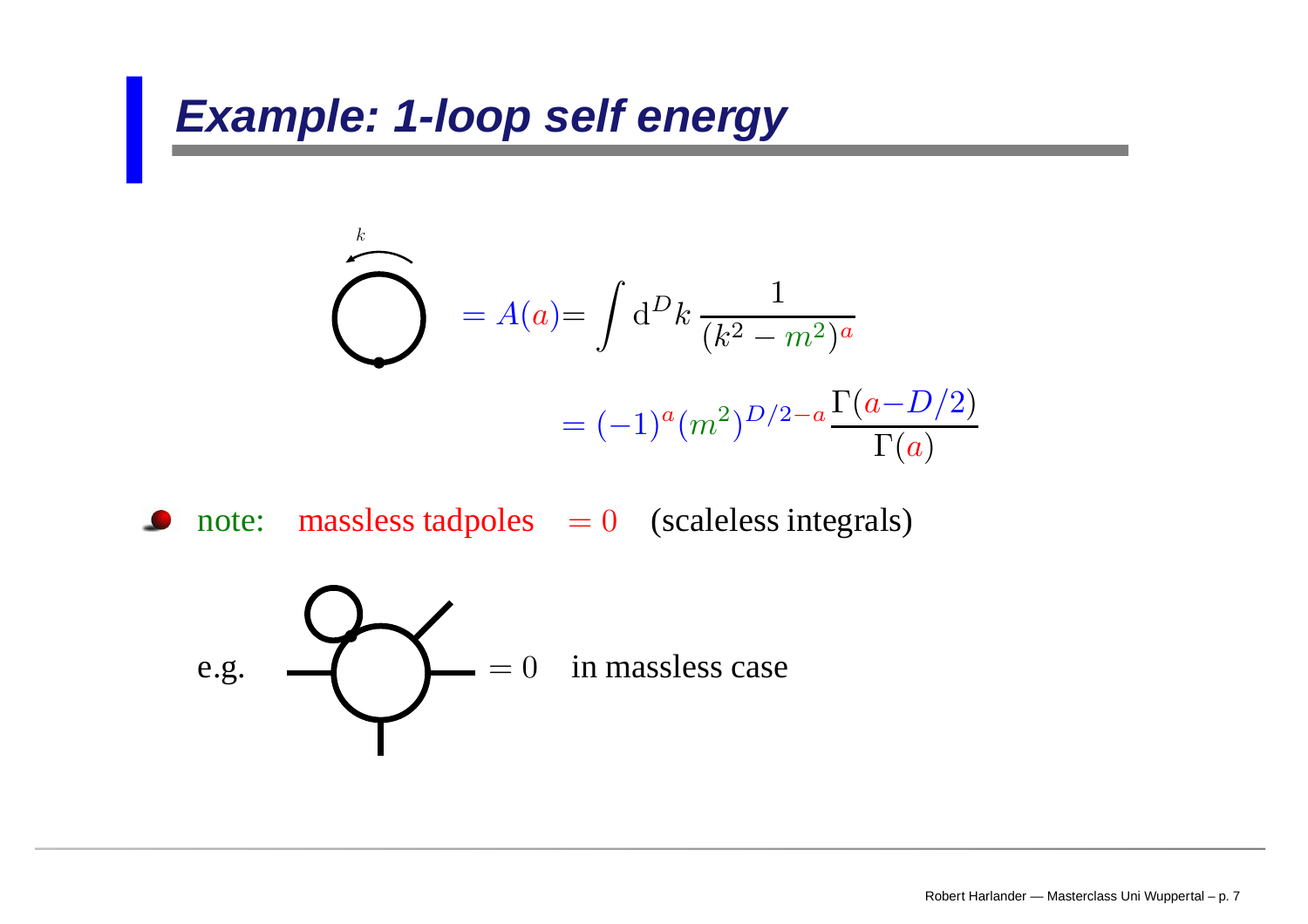### **More notation**

"dots on lines": e.g.

$$
\sum_{2}^{1} = I(n_1, n_2) = \int d^D k \frac{1}{(p_1^2 - m_1^2)^{n_1} (p_2^2 - m_2^2)^{n_2}}
$$

$$
= I(n_1 + 1, n_2)
$$

useful notation:

$$
\mathbf{1}^{\pm}I(n_1, n_2) = I(n_1 + 1, n_2)
$$
  

$$
\mathbf{2}^{\pm}I(n_1, n_2) = I(n_1, n_2 + 1)
$$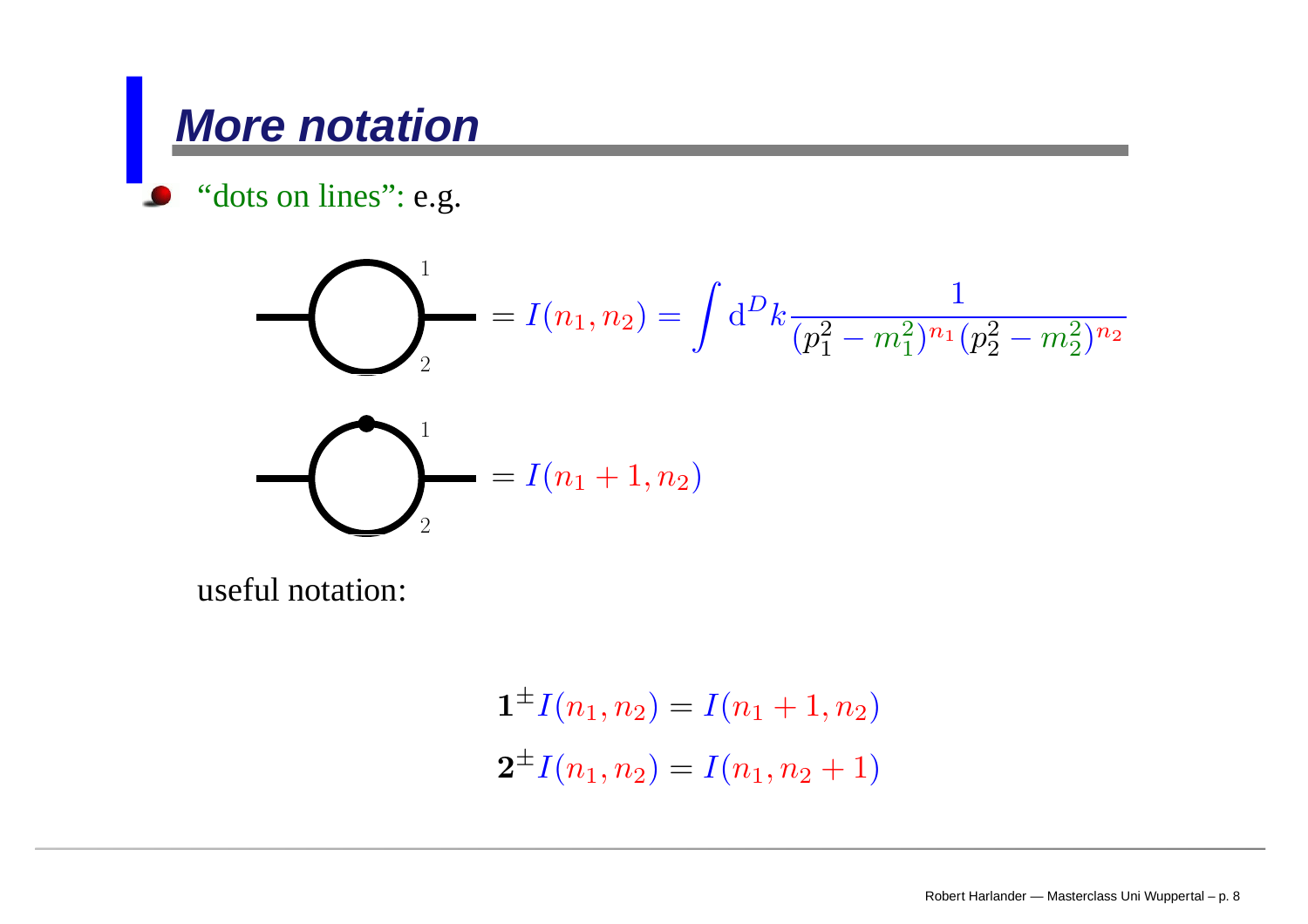## **More notation**

"shrinking a line to a point (pinching)":

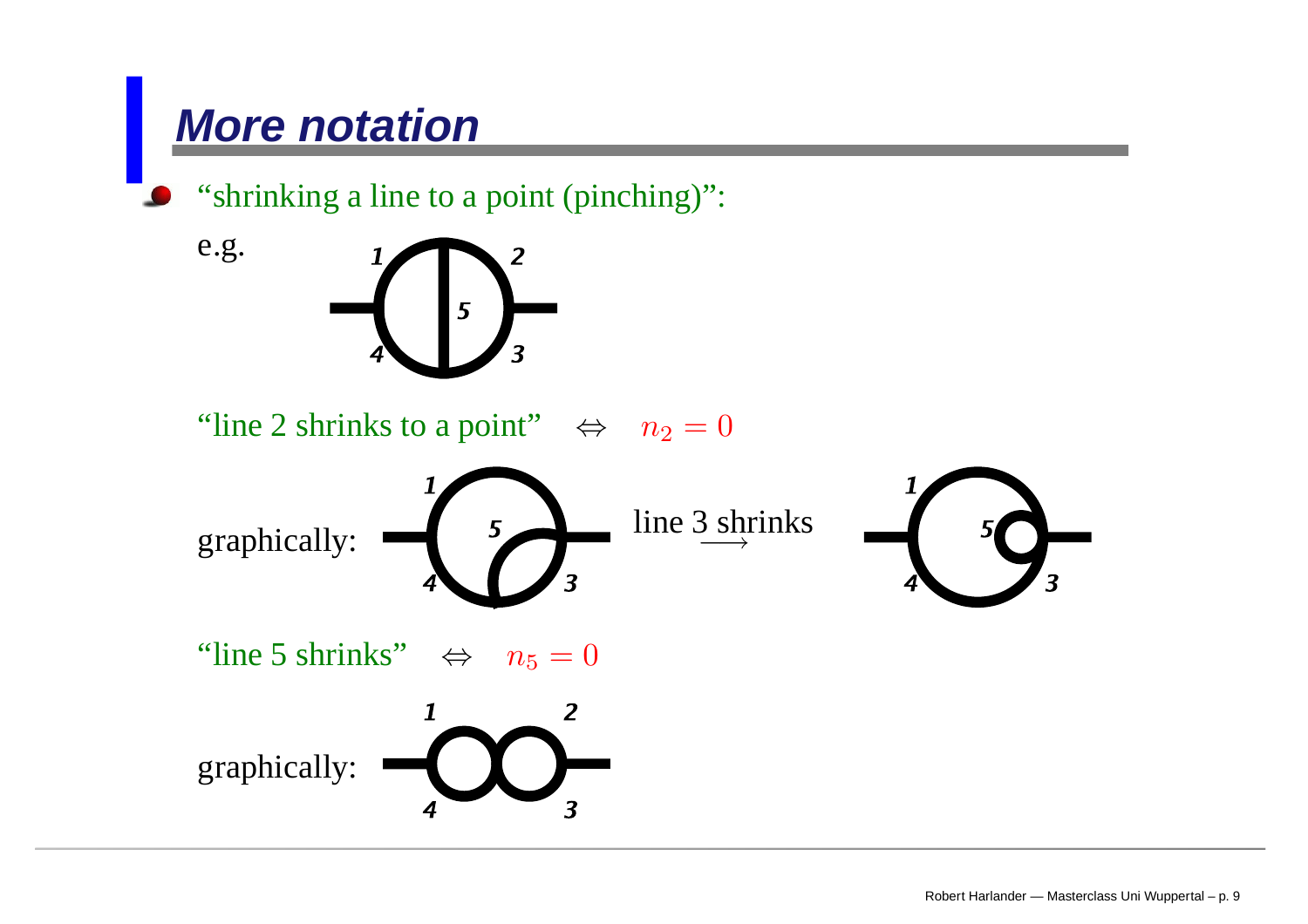## **How do indices change?**

e.g. derivatives exercise:

$$
q_{\mu} \frac{\partial}{\partial q_{\mu}} \leftarrow \left\{ \sum_{b}^{a} \frac{q}{\sigma_{a}} \right\} = -a \left[ 1 - \mathbf{1}^{+} \mathbf{2}^{-} + (m_{1}^{2} - m_{2}^{2} + q^{2}) \mathbf{1}^{+} \right] I(a, b)
$$

$$
= -a \left[ I(a, b) - I(a+1, b-1) + (m_{1}^{2} - m_{2}^{2} + q^{2}) I(a+1, b) \right]
$$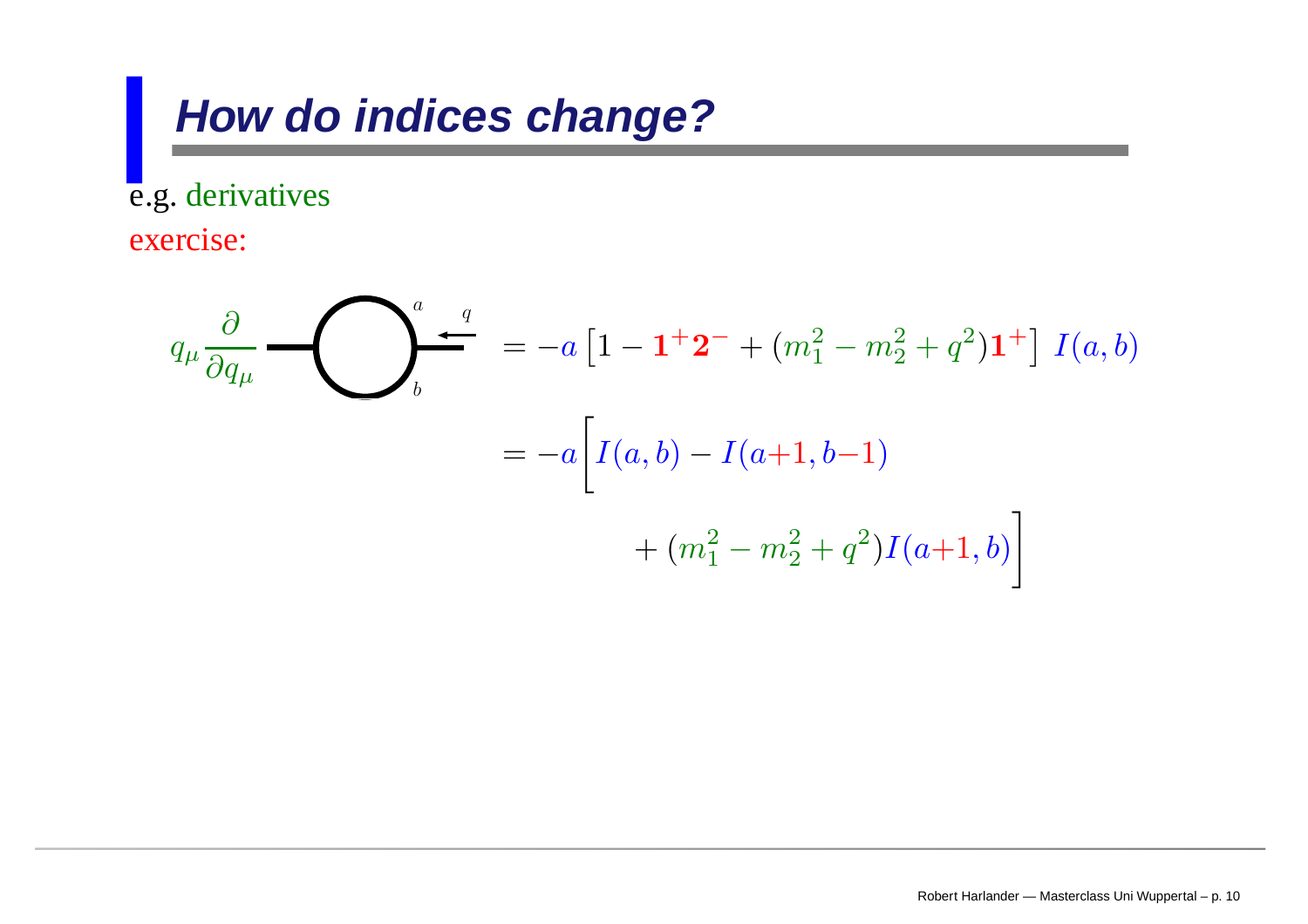## **Solution**

$$
p_1 = k + q, \qquad p_2 = -k
$$
  
\n
$$
q_{\mu} \frac{\partial}{\partial q_{\mu}} \left( \frac{1}{(p_1^2 - m_1^2)^a (p_2^2 - m_2^2)^b} \right) =
$$
  
\n
$$
= -a (2q \cdot p_1) \frac{1}{(p_1^2 - m_1^2)^{a+1} (p_2^2 - m_2^2)^b} =
$$
  
\n
$$
= a (p_2^2 - q^2 - p_1^2) \frac{1}{(p_1^2 - m_1^2)^{a+1} (p_2^2 - m_2^2)^b} =
$$
  
\n
$$
= a \frac{(p_2^2 - m_2^2) - (p_1^2 - m_1^2) - q^2 - m_1^2 + m_2^2}{(p_1^2 - m_1^2)^{a+1} (p_2^2 - m_2^2)^b} =
$$
  
\n
$$
= -a [1 - 1 + 2^- + (m_1^2 - m_2^2 + q^2) 1^+] I(a, b)
$$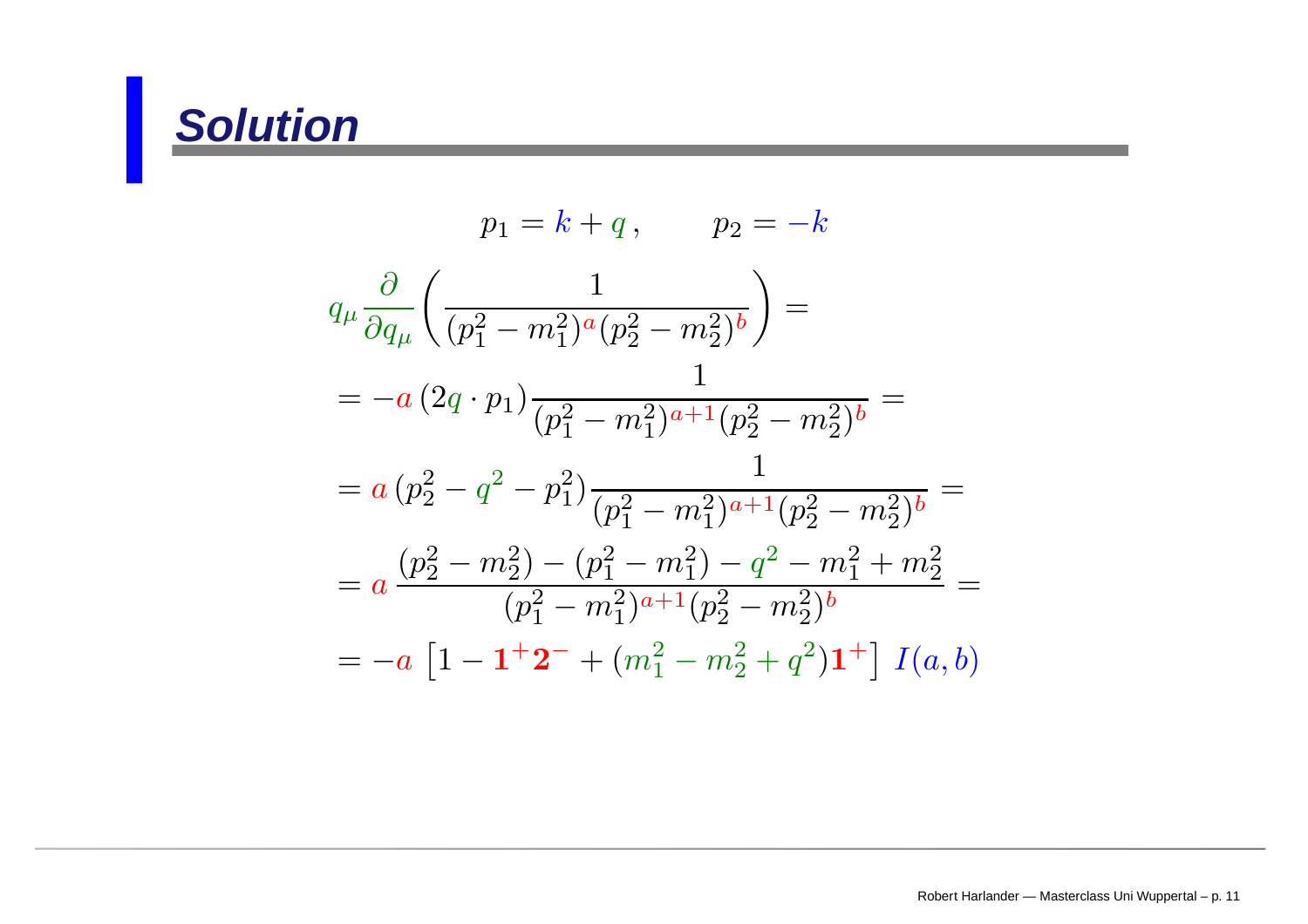### **Products and convolutions of 1-loop**

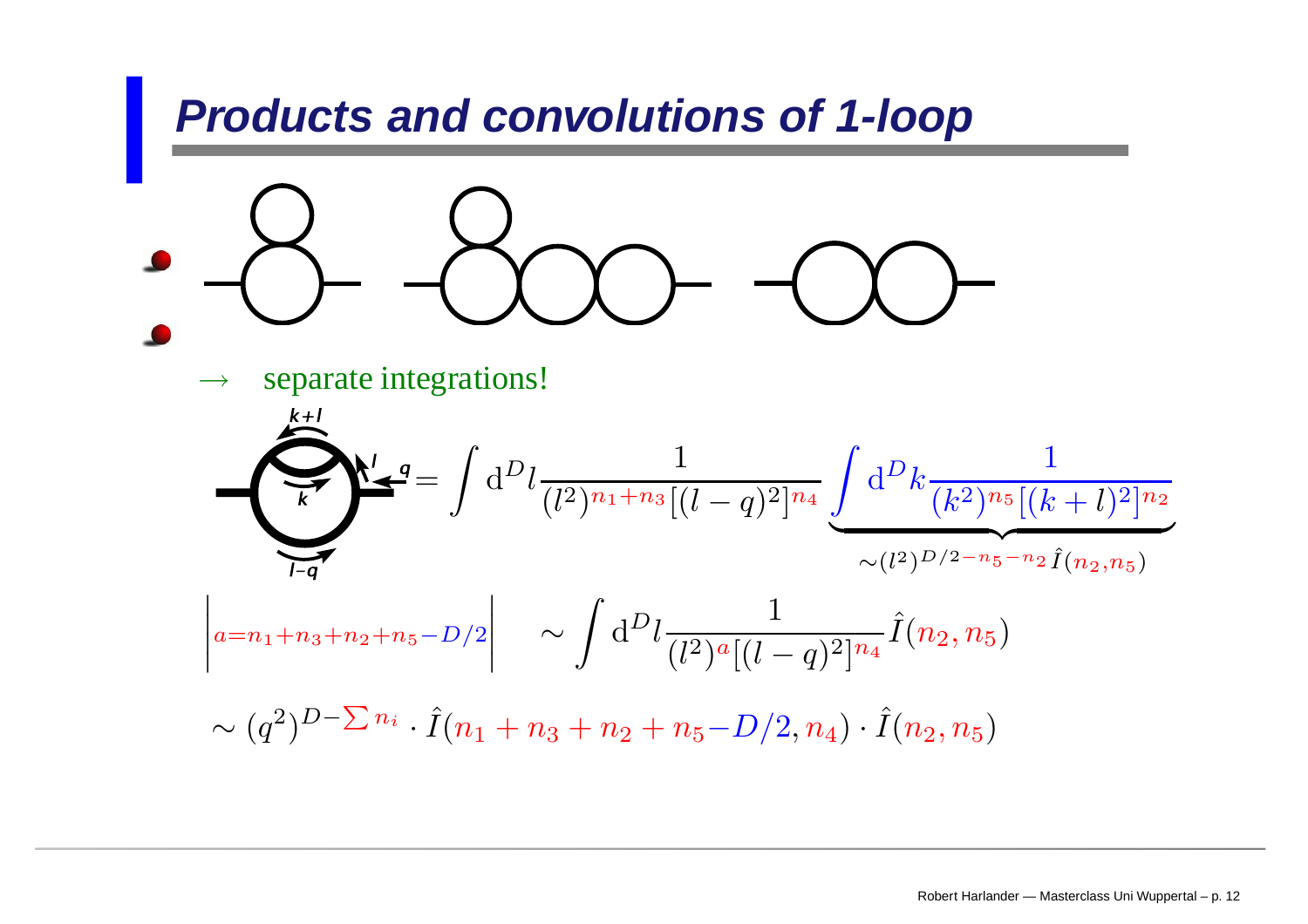## **Products and convolutions of 1-loop**

analogously: (for  $m = 0$ )



convolutions of 1-loop self-energy diagrams

however:  $\bullet$ 



remark:shrinking any line  $\Rightarrow$  convolution of 1-loop!

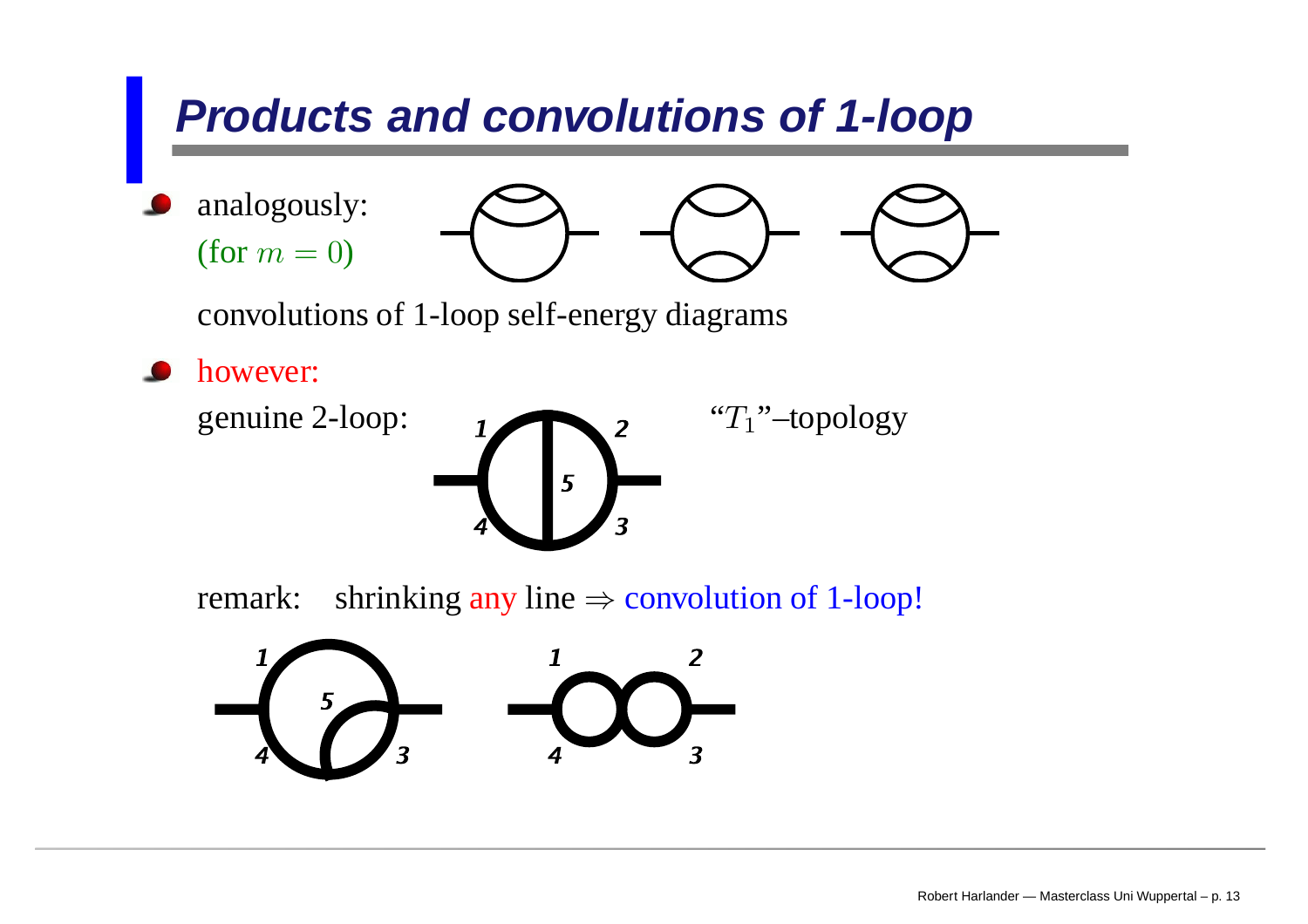## **Integration by Parts identities**

[Chetyrkin, Tkachov '81]

observation: (in dimensional regularization)

- **•** integrals are finite
- **•** integration region is infinite

$$
\Rightarrow \quad \int \mathrm{d}^D k \, \frac{\partial}{\partial k_\mu} \cdot p_\mu \, f(k, p, \ldots) = 0
$$

because surface terms at infinity  $= 0$ 

• if 
$$
p = k + q_1 + \cdots
$$
 ( $q_i$  external)  $\Rightarrow \frac{\partial}{\partial k_\mu} q_\mu = D + q_\mu \frac{\partial}{\partial k_\mu}$   
 $\Rightarrow D \int d^D k f(k, p, \ldots) = - \int d^D k p_\mu \frac{\partial}{\partial k_\mu} f(k, p, \ldots)$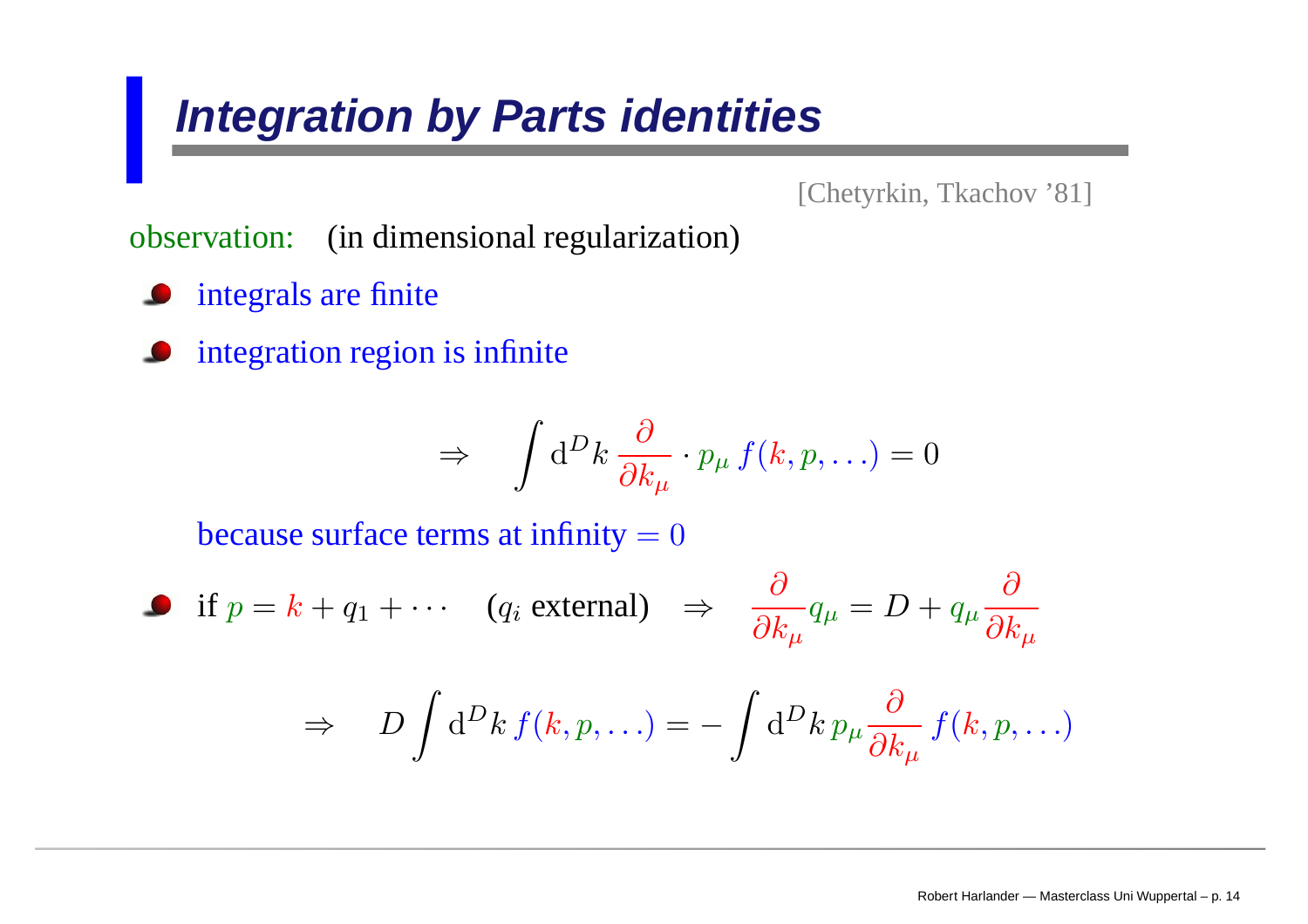$$
\frac{1}{4} \int_{l-R}^{l-R} \frac{1}{s^3} \sum_{k=q}^{k} = \int d^D l \int d^D k \frac{1}{[l^2]^{n_1} [k^2]^{n_2} [(k-q)^2]^{n_3}} \times \frac{1}{[(l-q)^2]^{n_4} [(l-k)^2]^{n_5}}
$$

act on integrand with

$$
\frac{\partial}{\partial l_{\mu}} \cdot l_{\mu} , \quad \frac{\partial}{\partial l_{\mu}} \cdot k_{\mu} , \quad \frac{\partial}{\partial l_{\mu}} \cdot q_{\mu} , \quad \frac{\partial}{\partial k_{\mu}} \cdot k_{\mu} , \quad \frac{\partial}{\partial k_{\mu}} \cdot l_{\mu} , \quad \frac{\partial}{\partial k_{\mu}} \cdot q_{\mu} ,
$$
  
example: 
$$
\frac{\partial}{\partial l_{\mu}} \cdot l_{\mu} = D + l_{\mu} \cdot \frac{\partial}{\partial l_{\mu}}
$$

$$
\frac{\partial}{\partial l_{\mu}} \cdot l_{\mu} \frac{1}{[l^{2}]^{n_{1}}} = -2n_{1} \frac{1}{[l^{2}]^{n_{1}}}
$$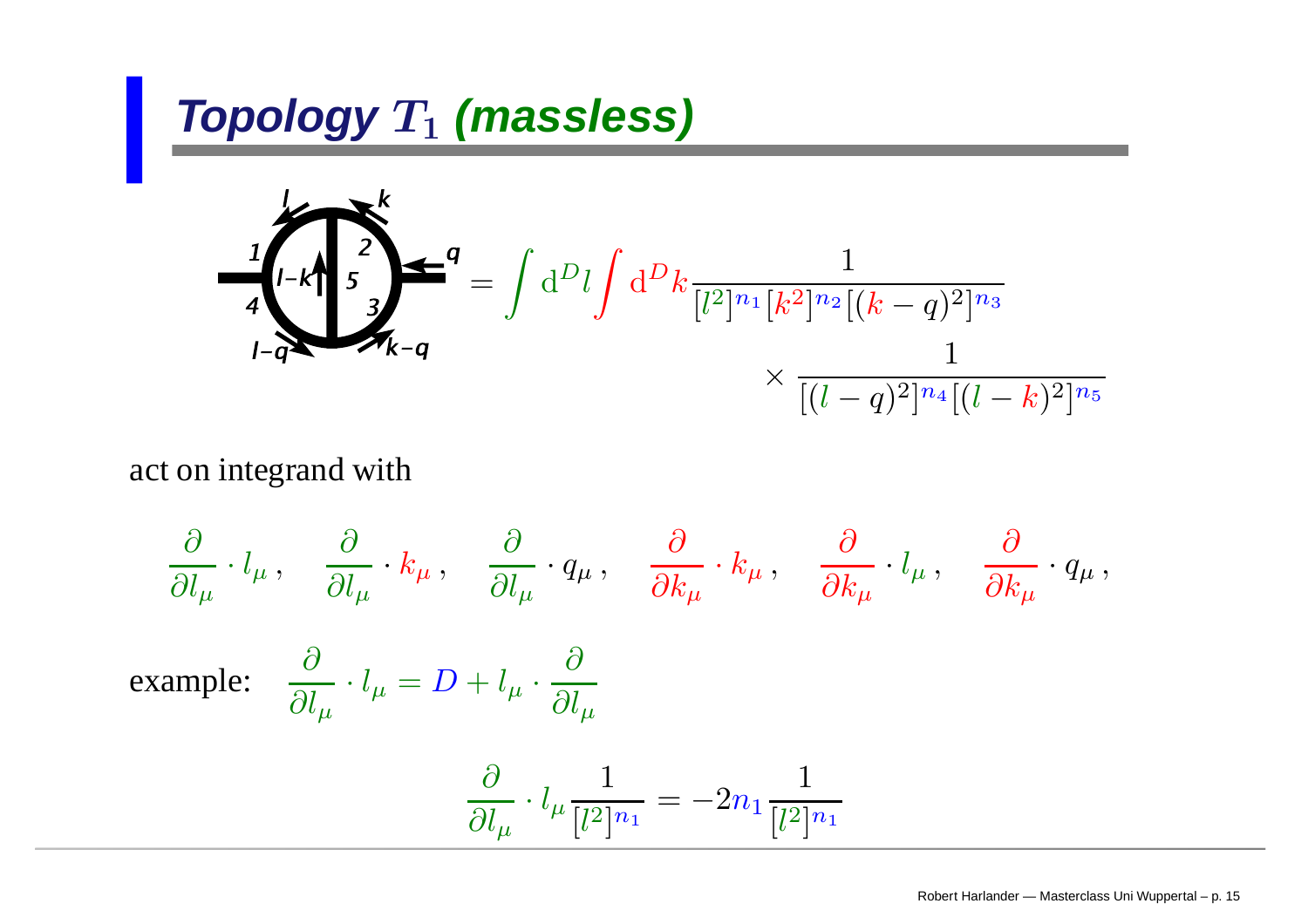$$
4\int_{l-q}^{l-k} \frac{1}{s} \int_{k-q}^{2} = \int d^D l \int d^D k \frac{1}{[l^2]^{n_1} [k^2]^{n_2} [(k-q)^2]^{n_3}} \times \frac{1}{[(l-q)^2]^{n_4} [(l-k)^2]^{n_5}}
$$

$$
\frac{\partial}{\partial l_{\mu}} \cdot l_{\mu} \frac{1}{[l^2]^{n_1}} = -2n_1 \frac{1}{[l^2]^{n_1}}
$$

$$
\frac{\partial}{\partial l_{\mu}} \cdot l_{\mu} \frac{1}{[(l-q)^2]^{n_4}} = -2n_4 \frac{1}{[(l-q)^2]^{n_4+1}} \left\{ l^2 - l \cdot q \right\}
$$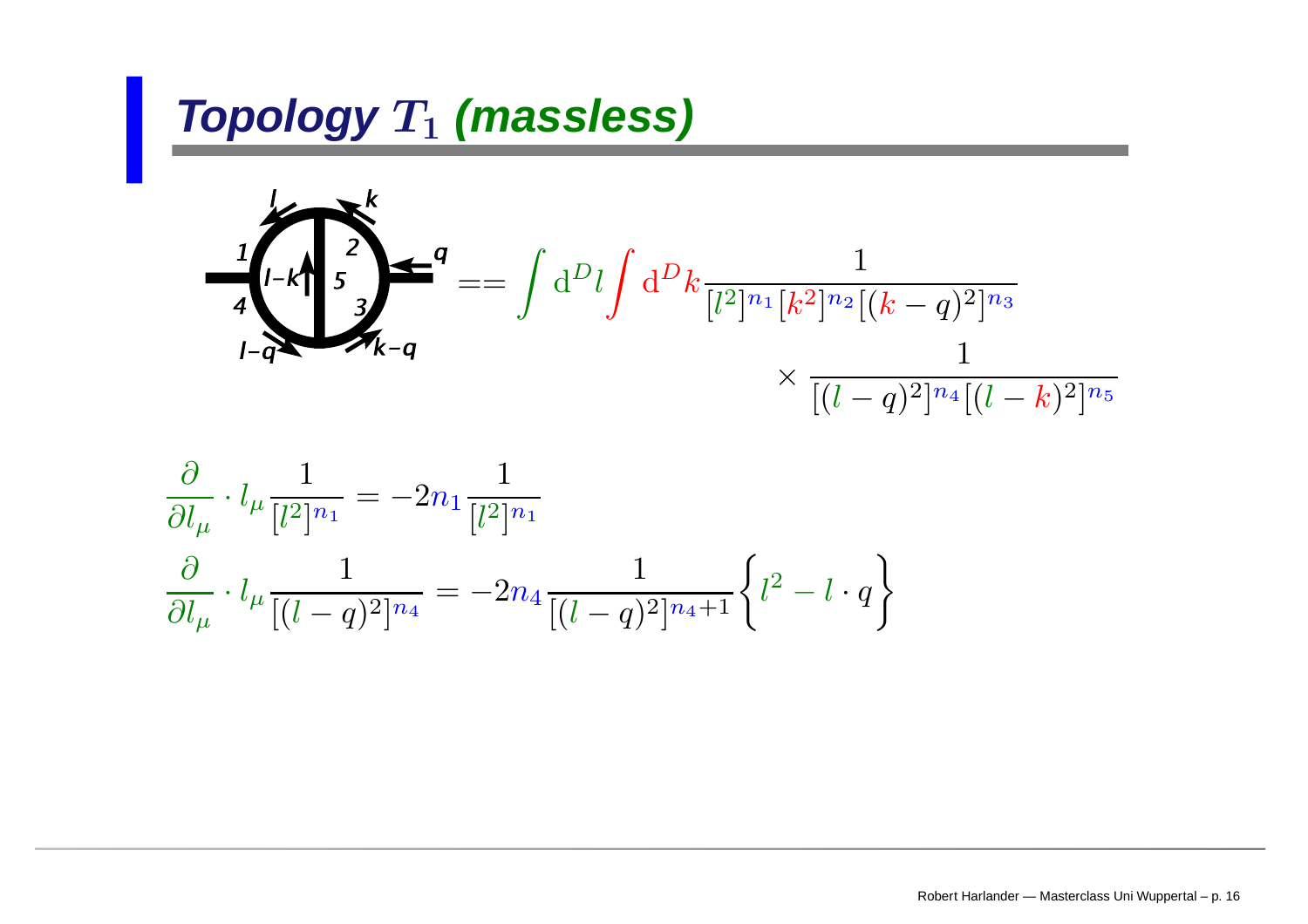$$
4\int_{l-q}^{l-k} \frac{1}{s} \int_{k-q}^{2} = \int d^D l \int d^D k \frac{1}{[l^2]^{n_1} [k^2]^{n_2} [(k-q)^2]^{n_3}} \times \frac{1}{[(l-q)^2]^{n_4} [(l-k)^2]^{n_5}}
$$

$$
\frac{\partial}{\partial l_{\mu}} \cdot l_{\mu} \frac{1}{[l^2]^{n_1}} = -2n_1 \frac{1}{[l^2]^{n_1}}
$$
  

$$
\frac{\partial}{\partial l_{\mu}} \cdot l_{\mu} \frac{1}{[(l-q)^2]^{n_4}} = -2n_4 \frac{1}{[(l-q)^2]^{n_4+1}} \left\{ l^2 - \frac{1}{2} \left[ (l-q)^2 - l^2 - q^2 \right] \right\}
$$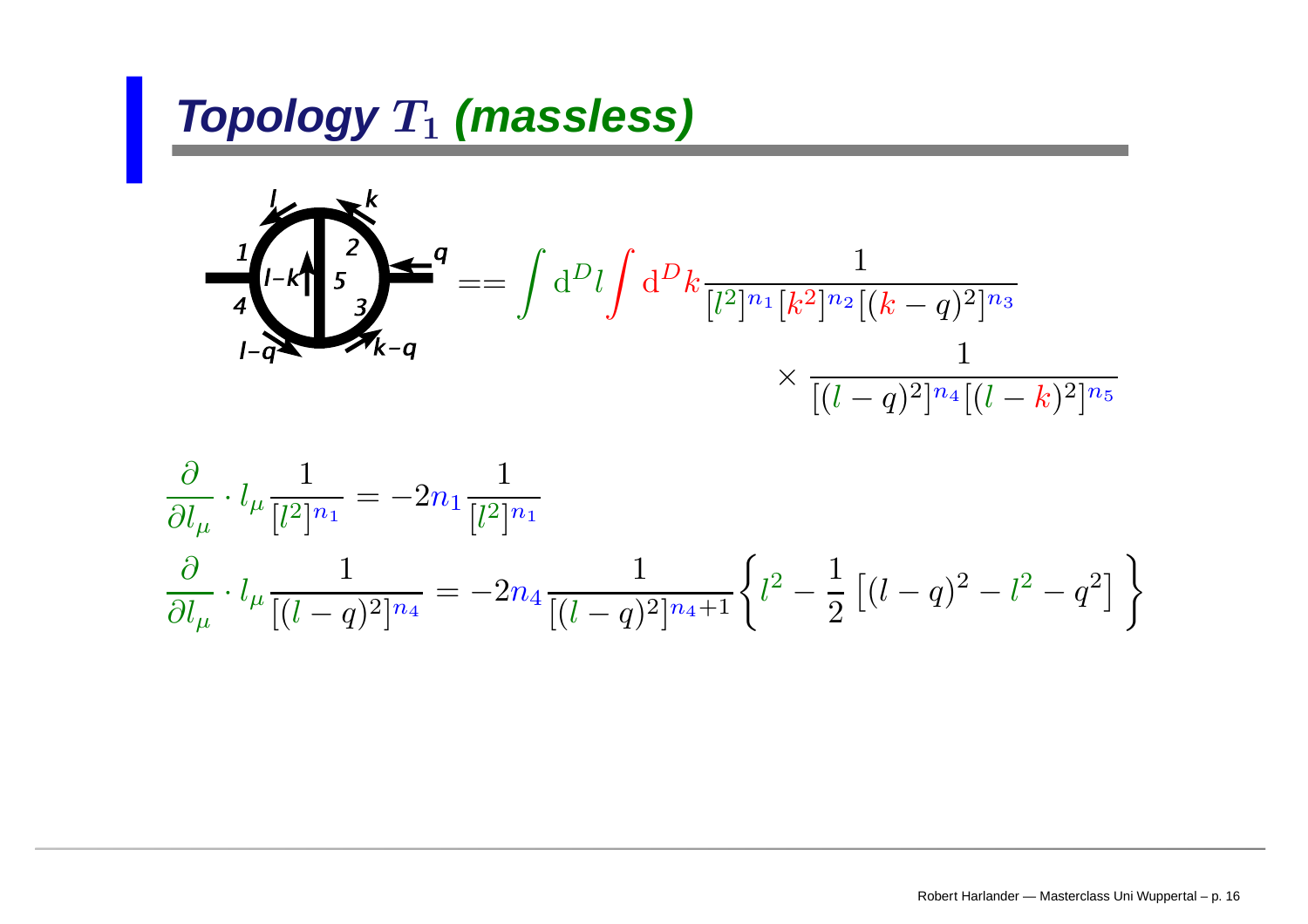$$
4\int_{l-q}^{l-k} \frac{1}{s} \int_{k-q}^{2} = \int d^D l \int d^D k \frac{1}{[l^2]^{n_1} [k^2]^{n_2} [(k-q)^2]^{n_3}} \times \frac{1}{[(l-q)^2]^{n_4} [(l-k)^2]^{n_5}}
$$

$$
\frac{\partial}{\partial l_{\mu}} \cdot l_{\mu} \frac{1}{[l^2]^{n_1}} = -2n_1 \frac{1}{[l^2]^{n_1}}
$$

$$
\frac{\partial}{\partial l_{\mu}} \cdot l_{\mu} \frac{1}{[(l-q)^2]^{n_4}} = -2n_4 \underbrace{\frac{1}{[(l-q)^2]^{n_4+1}} \left\{ \underbrace{l^2}_{1^-} - \frac{1}{2} \left[ \underbrace{(l-q)^2}_{4^-} - \underbrace{l^2}_{4^-} - q^2 \right] \right\}
$$

 $\Rightarrow \quad \left[ D - 2{n_1} - {n_4} - {n_5} + {n_4}({q^2} - {{\bf 1}}^-){{\bf 4}}^+ + {n_5}({{\bf 2}}^- - {{\bf 1}}^-){{\bf 5}}^+ \right]T_1 = 0$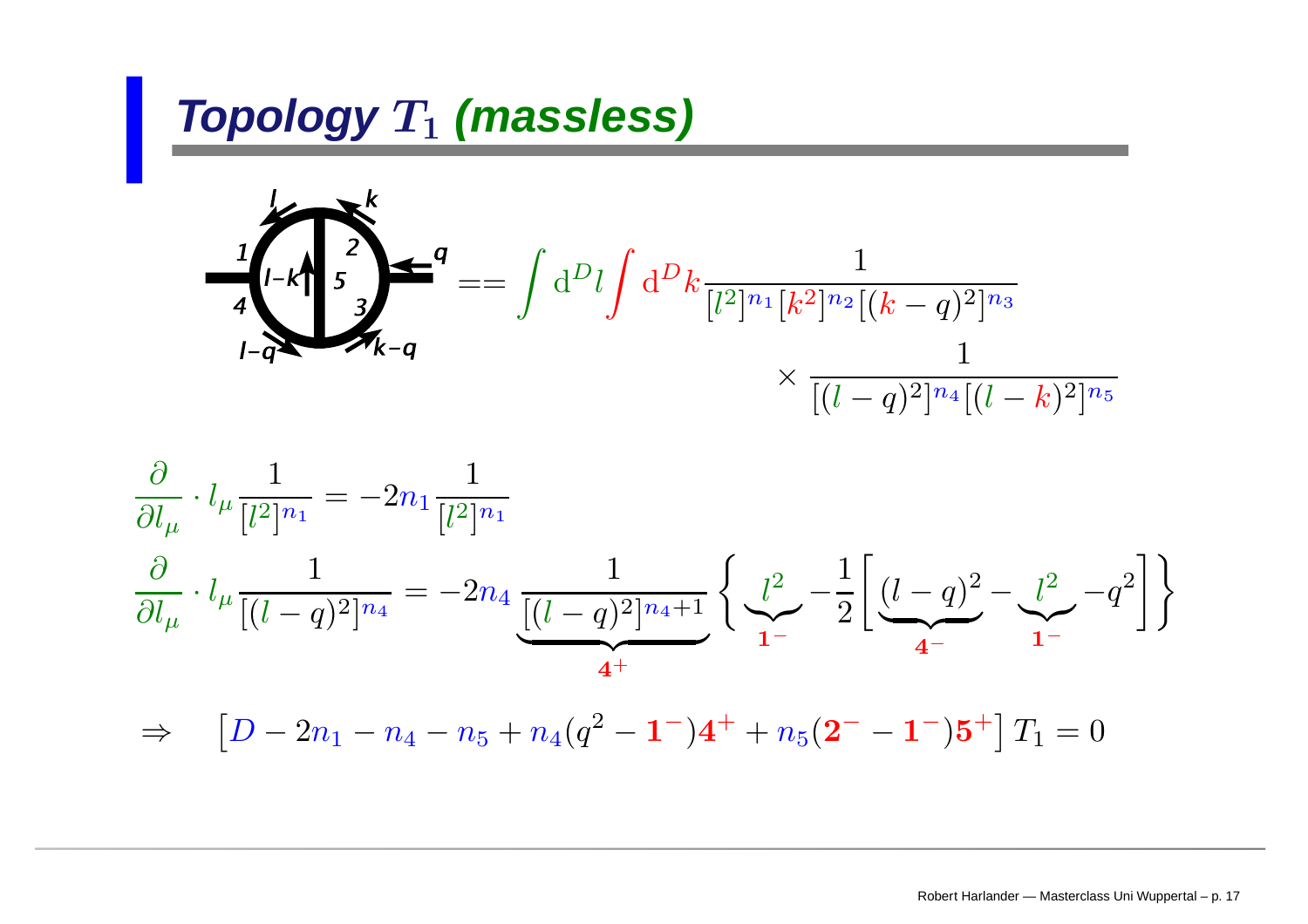**IBP identities for** 
$$
T_1
$$
  
\n
$$
\left[ \underbrace{D - 2n_1 - n_4 - n_5}_{\text{max}} + \underbrace{n_4(q^2 - 1^-)4^+}_{\text{max}} + n_5(2^- - 1^-)5^+ \right] T_1 = 0
$$

task:: combine all IBP identities such that

 $T_1(n_1, n_2, n_3, n_4, n_5) \rightarrow$  "simpler" integrals, i.e.

- convolutions of 1-loop
- low values of  $n_i$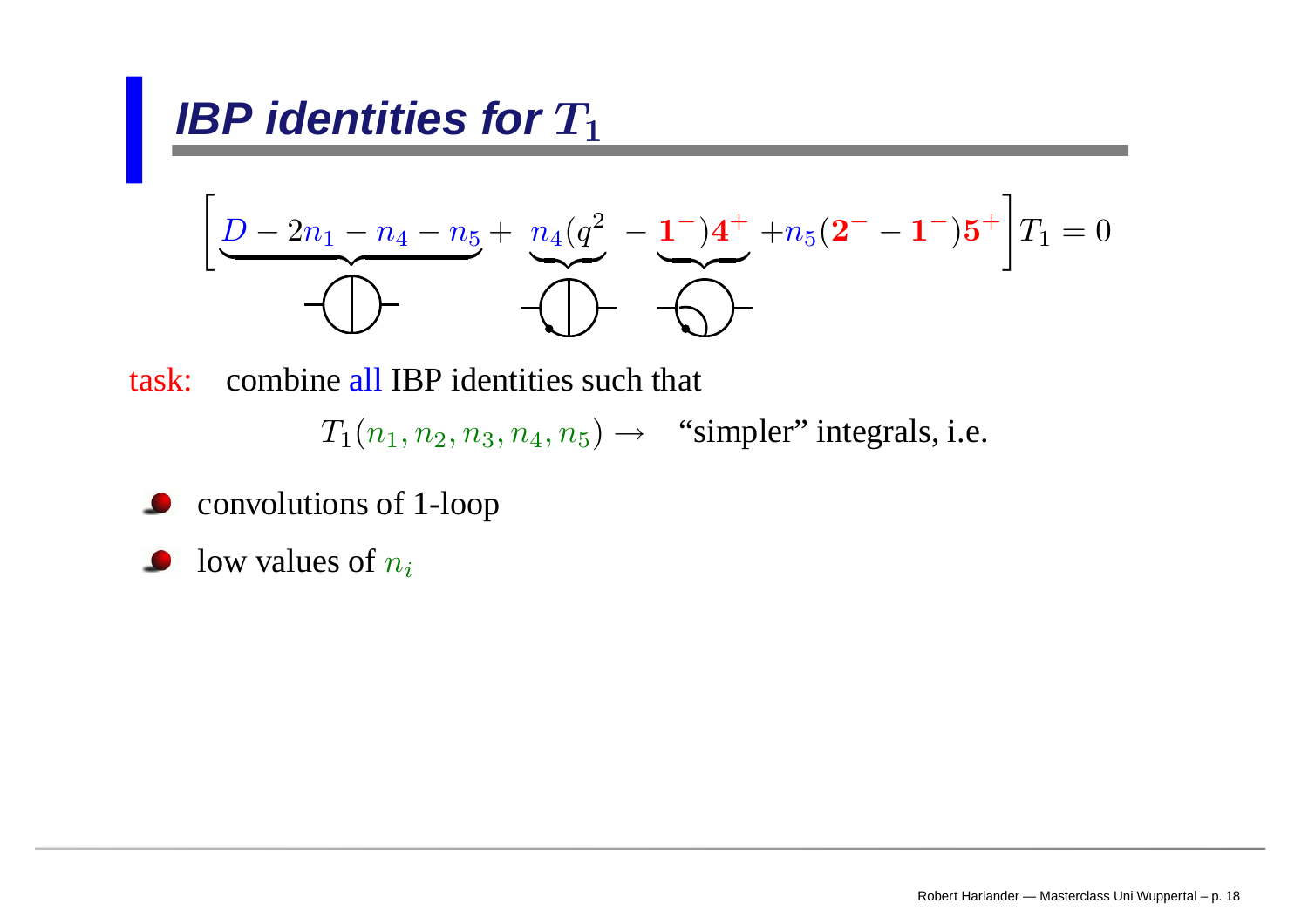#### **IBP** identities for  $T_1$

$$
D - 2n_1 + n_4 \left(-1 + (q^2 - 1) \cdot 4^+\right) + n_5 \left(-1 + \left(-1^{-} + 2^{-}\right) \cdot 5^+\right) = 0
$$
  
\n
$$
n_1 \left(-1 + \left(-q^2 + 4^{-}\right) \cdot 1^+\right) + n_4 \left(1 + \left(q^2 - 1^{-}\right) \cdot 4^+\right) + \left(-1^{-} + 2^{-} - 3^{-} + 4^{-}\right) n_5 \cdot 5^+\right) = 0
$$
  
\n
$$
n_1 \left(-1 + \left(-2^{-} + 5^{-}\right) \cdot 1^+\right) + \left(q^2 - 1^{-} - 3^{-} + 5^{-}\right) n_4 \cdot 4^+\right) + n_5 \left(1 + \left(-1^{-} + 2^{-}\right) \cdot 5^+\right) = 0
$$
  
\n
$$
n_2 \left(-1 + \left(-1^{-} + 5^{-}\right) \cdot 2^+\right) + \left(q^2 - 2^{-} - 4^{-} + 5^{-}\right) n_3 \cdot 3^+\right) + n_5 \left(1 + \left(1^{-} - 2^{-}\right) \cdot 5^+\right) = 0
$$
  
\n
$$
n_2 \left(-1 + \left(-q^2 + 3^{-}\right) \cdot 2^+\right) + n_3 \left(1 + \left(q^2 - 2^{-}\right) \cdot 3^+\right) + \left(1^{-} - 2^{-} + 3^{-} - 4^{-}\right) n_5 \cdot 5^+\right) = 0
$$
  
\n
$$
D - 2n_2 + n_3 \left(-1 + \left(q^2 - 2^{-}\right) \cdot 3^+\right) + n_5 \left(-1 + \left(1^{-} - 2^{-}\right) \cdot 5^+\right) = 0
$$

 $(1) - (3)$ :

$$
\left[\frac{D-2n_5-n_1-n_4-n_1(5^{--}-2^{-})1^{+}-n_4(5^{--}-3^{-})4^{+}}{-1^{--}-1}\right]T_1=0
$$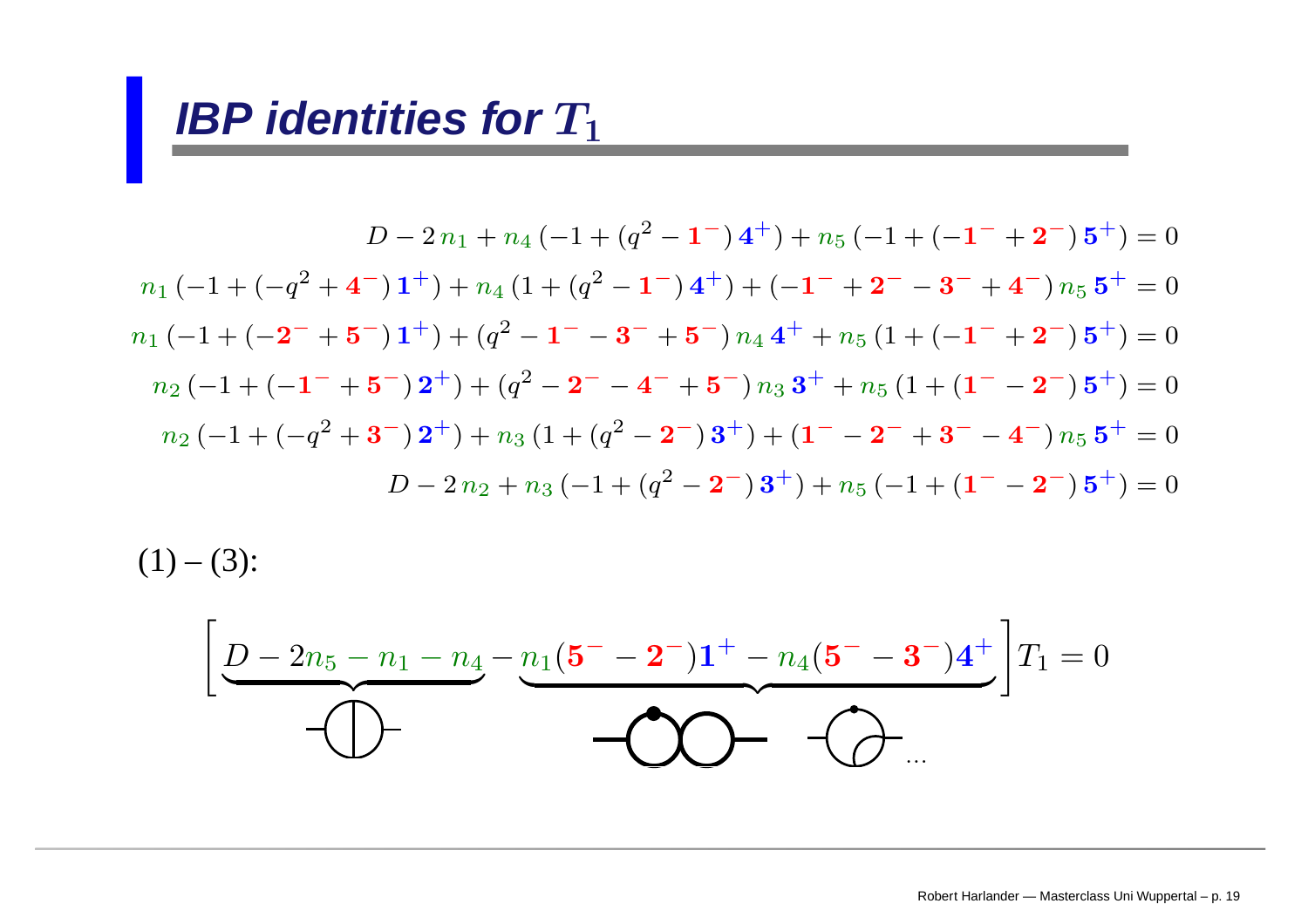## **Triangle rule**

$$
T(n_1, n_2, n_3, n_4, n_5) = \frac{1}{D - 2n_5 - n_1 - n_4}
$$
  
 
$$
\times \left[ n_1 (\mathbf{5}^{-} - \mathbf{2}^{-}) \mathbf{1}^{+} + n_4 (\mathbf{5}^{-} - \mathbf{3}^{-}) \mathbf{4}^{+} \right] T_1(n_1, n_2, n_3, n_4, n_5)
$$

#### $\rightarrow$ recurrence relation

example:  $n_1 = n_2 = n_3 = n_4 = n_5 = 1$ 

$$
T_1(1,1,1,1,1) = \frac{1}{D-4} \Big[ T_1(2,1,1,1,0) - T_1(2,0,1,1,1) + T_1(1,1,1,2,0) - T_1(1,1,0,2,1) \Big]
$$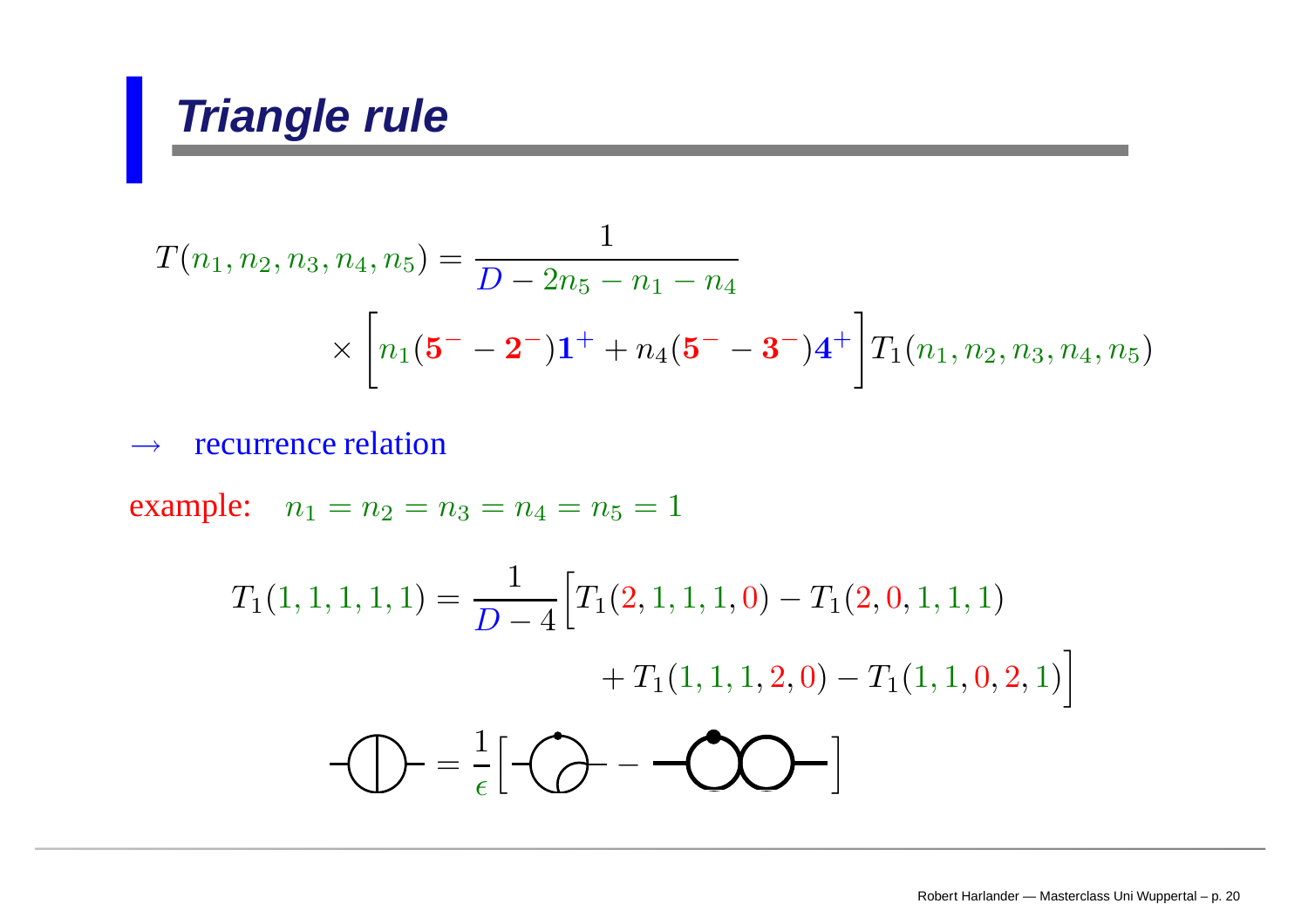## **Triangle rule**

indices  $> 1 \rightarrow \text{ apply rec. -rel. repeatedly}$ 

 $T_1(1, 3, 1, 1, 1) \rightarrow T_1(2, 3, 1, 1, 0)$  $T_1(2, 2, 1, 1, 1) \rightarrow T_1(3, 2, 1, 1, 0)$  $T_1(1, 3, 1, 2, 0)$   $T_1(3, 1, 1, 1, 1)$   $\rightarrow$   $T_1(4, 1, 1, 1, 0)$  $T_1(1, 3, 0, 2, 1)$   $T_1(2, 2, 1, 2, 0)$   $T_1(4, 0, 1, 1, 1)$  $T_1(2, 2, 0, 2, 1)$   $T_1(3, 1, 1, 2, 0)$ 

 $T_1(3, 1, 0, 2, 1)$ 

 $\longrightarrow$ generates many terms

> →needs computer algebra!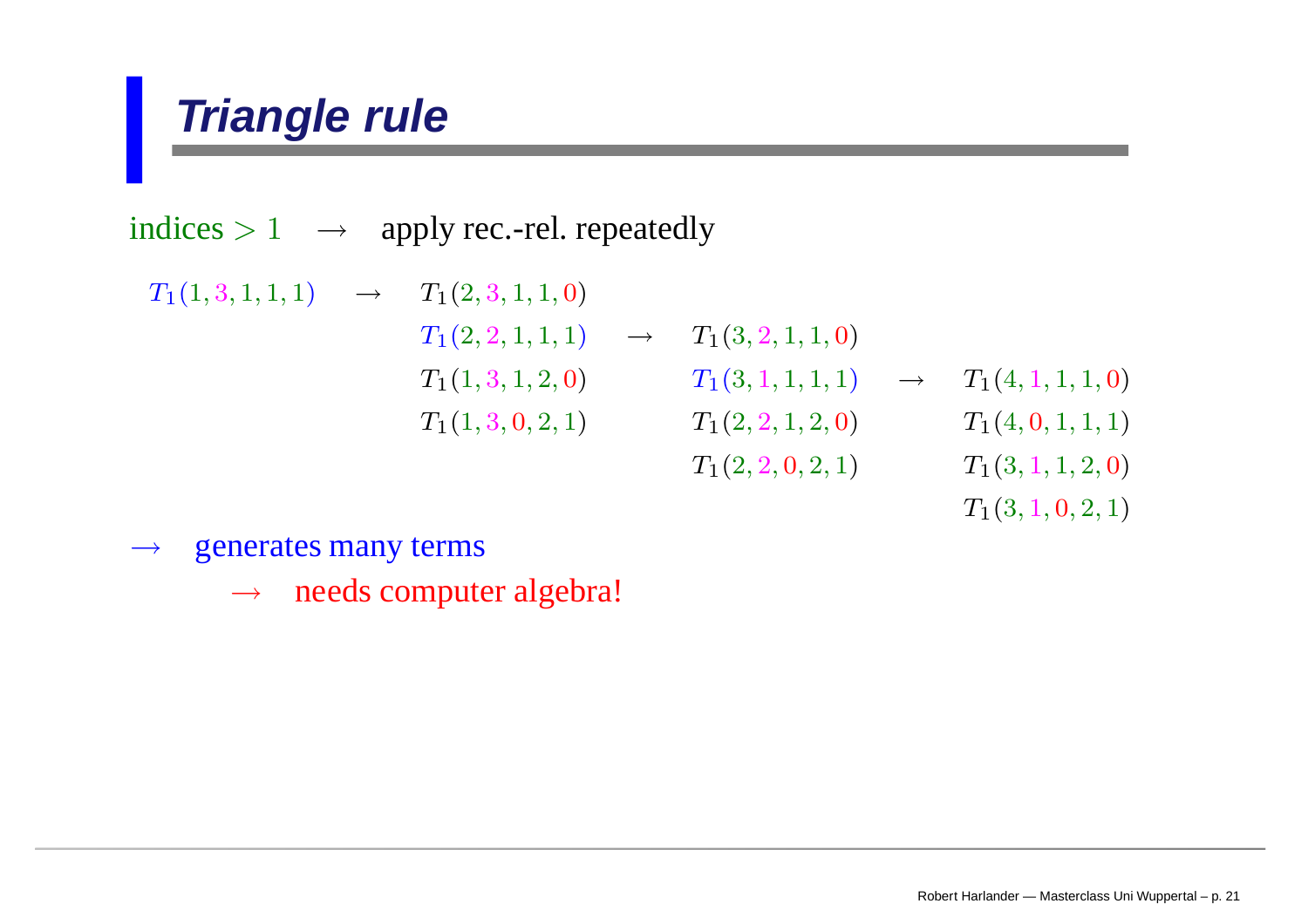# **Triangle rule** observation: this rec.-relation applies to any triangular sub-loop! e.g. 3-loop:  $D-2n_5-n_1-n_4 \quad = \quad n_1({\bf 5^-}-{\bf 2^-}){\bf 1^+} + n_4({\bf 5^-}-{\bf 3^-}){\bf 4^+}$ = 1  $\frac{1}{\epsilon}[-( \bigwedge \}$   $--\bigotimes$   $]$   $-$ = 1  $\epsilon$  $\frac{1}{\epsilon}$   $\left[\leftarrow\left\langle \left\langle \right\rangle \right\rangle -\left\langle \left\langle \left\langle \right\rangle \right\rangle \right\rangle \right]$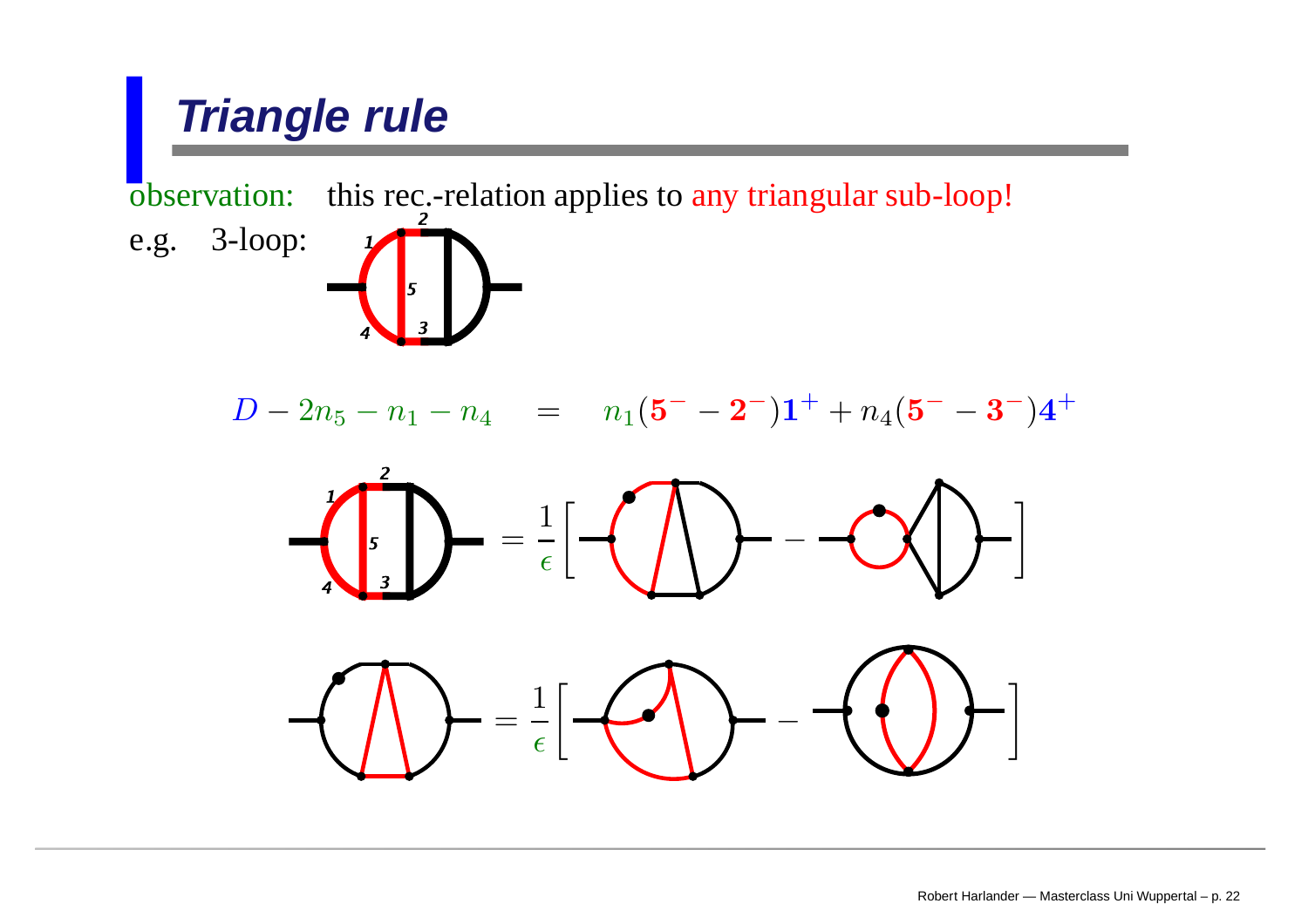## **Triangle rule – exercise**

Which convolutions of 1- and 2-loop integrals does the following integral reduce to?

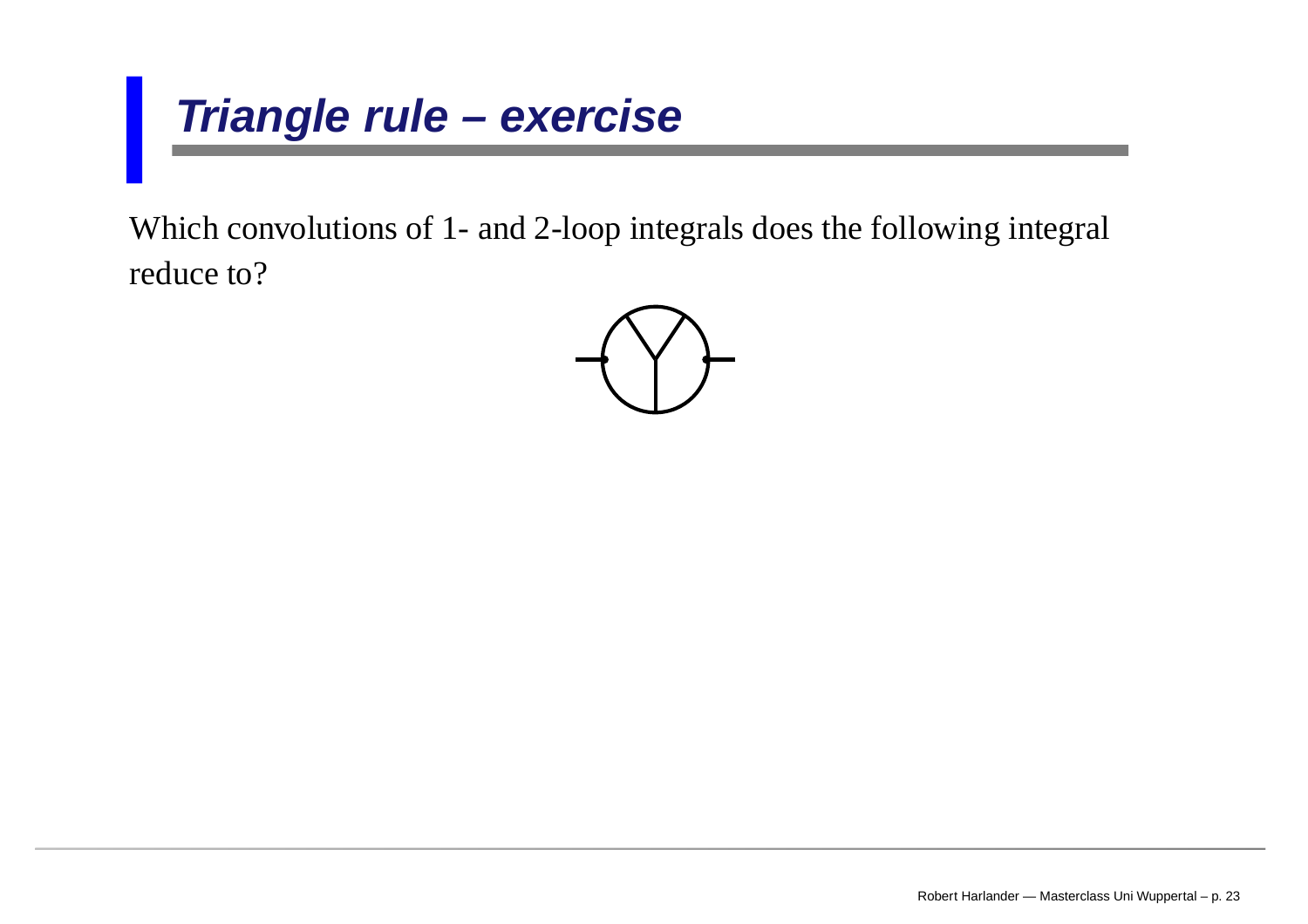# **Triangle rule** observation: this rec.-relation applies to any triangular sub-loop! e.g. 3-loop:  $D-2n_5-n_1-n_4 \quad = \quad n_1({\bf 5^-}-{\bf 2^-}){\bf 1^+} + n_4({\bf 5^-}-{\bf 3^-}){\bf 4^+}$ = 1  $\frac{1}{\epsilon}[-( \bigwedge \}$   $--\bigotimes$   $]$   $-$ = 1  $\epsilon$  $\frac{1}{\epsilon}$   $\left[\leftarrow\left\langle \left\langle \right\rangle \right\rangle -\left\langle \left\langle \left\langle \right\rangle \right\rangle \right\rangle \right]$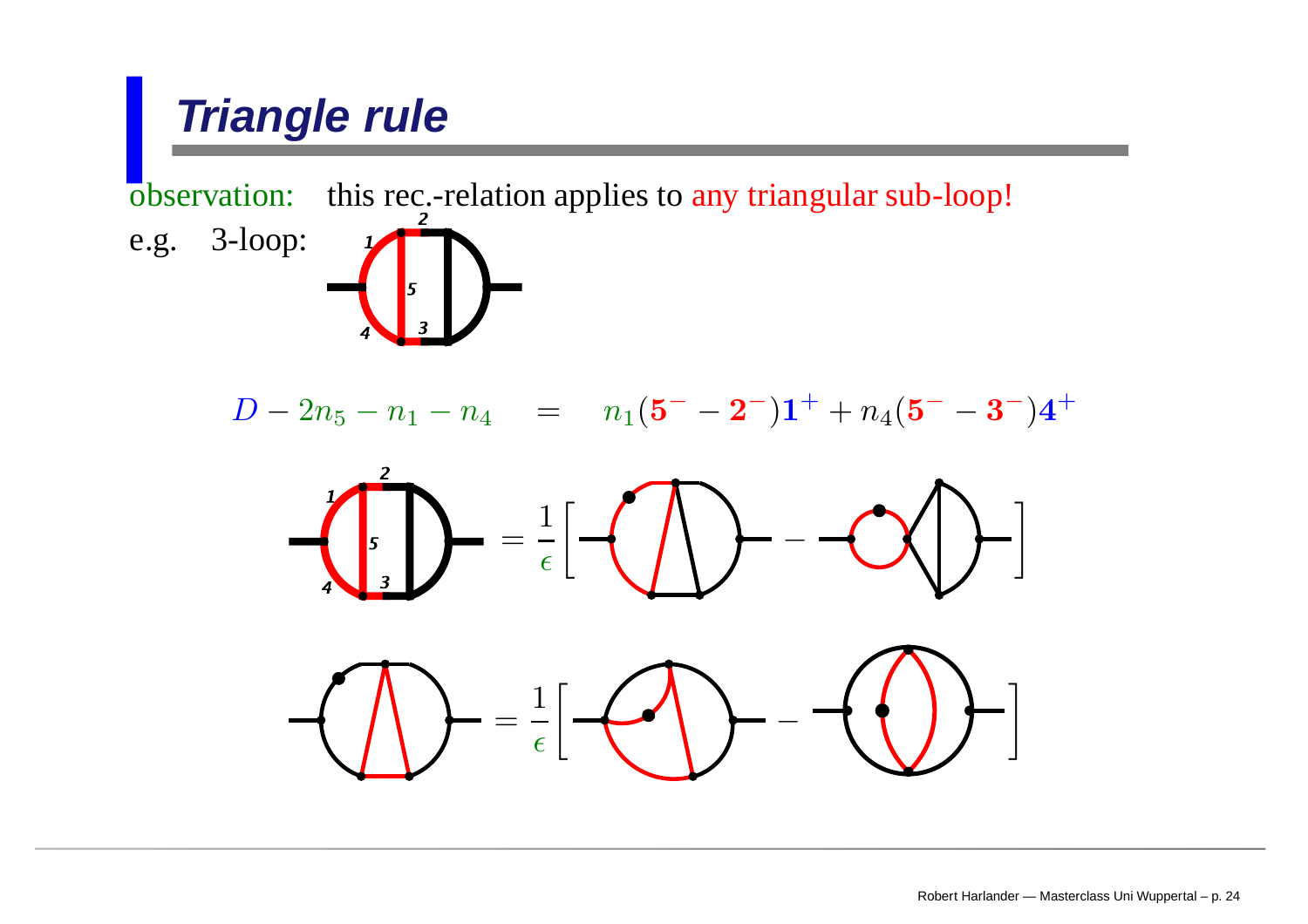



non-integer power



can not be reduced by triangle rule!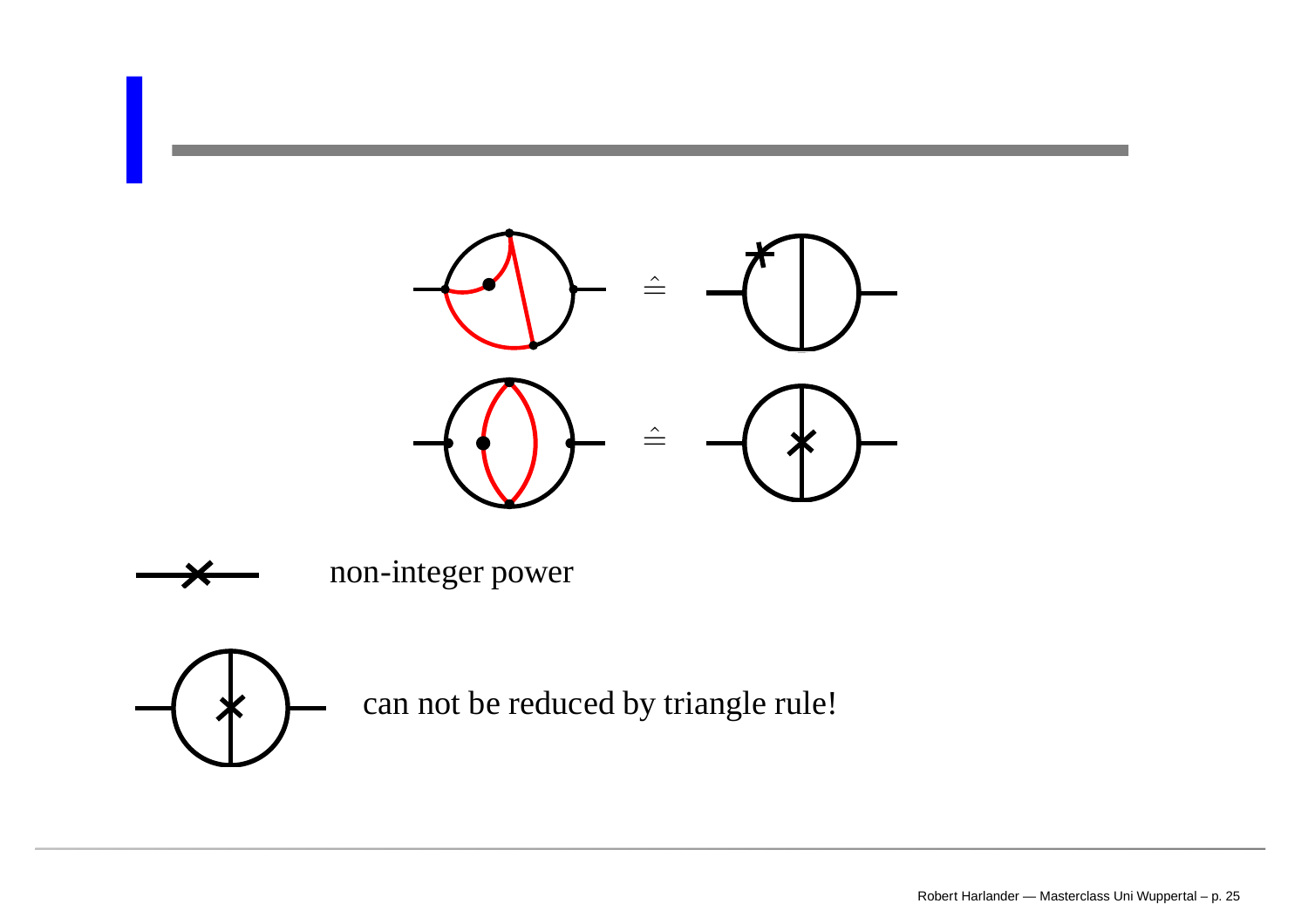## **Non-planar diagram: Topology NO**



$$
NO(1, 1, 1, 1, 1, 1, 1, 1) = 20\zeta_5 + \mathcal{O}(\epsilon)
$$

cannot be reduced to simpler topology

$$
\left\{\left(\begin{matrix} \text{NO}(1,1,1,1,1,1,1,1,1)\\ \text{NO}(1,1,1,1,1,1,1,1)\end{matrix}\right)\right\}
$$
master integrals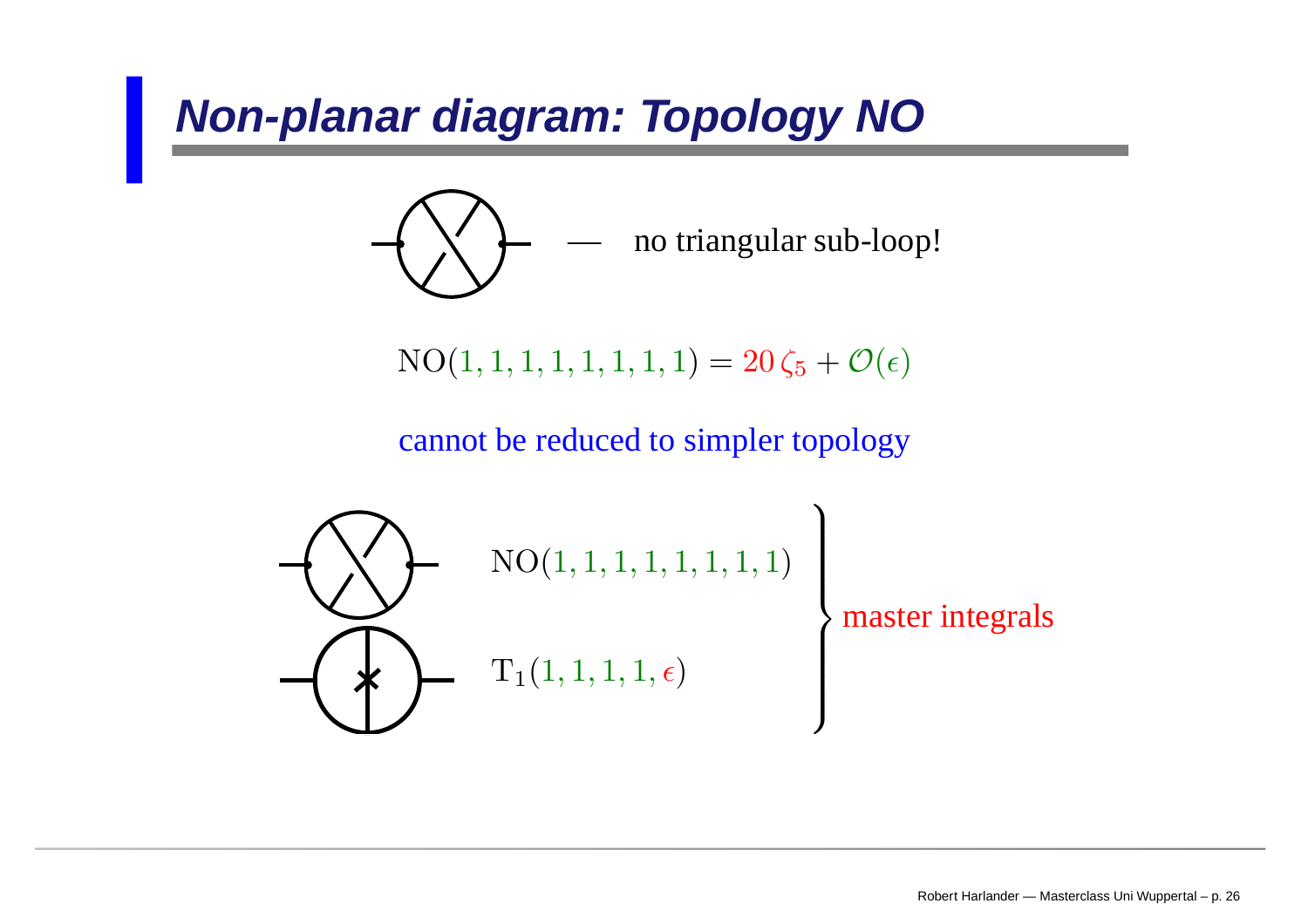## **The crucial idea**

Any integral

$$
I(n_1, \ldots n_N) = \int \mathrm{d}^D k_1 \cdots \mathrm{d}^D k_l \frac{1}{(p_1^2 - m_1^2)^{n_1} \cdots (p_N^2 - m_N^2)^{n_N}}
$$

can be written as

$$
I(n_1,\ldots n_N)=C_1(D)I_1+\cdots+C_M(D)I_M
$$

 $I_1, \ldots, I_M$ : finite set of master integrals  $C(D)$  : rational functions of  $D = 4 - 2\epsilon$ 

universal problem: identify and evaluate  $I_1, \ldots, I_M$ 

**•** specific problem: evaluate  $C_i(D)$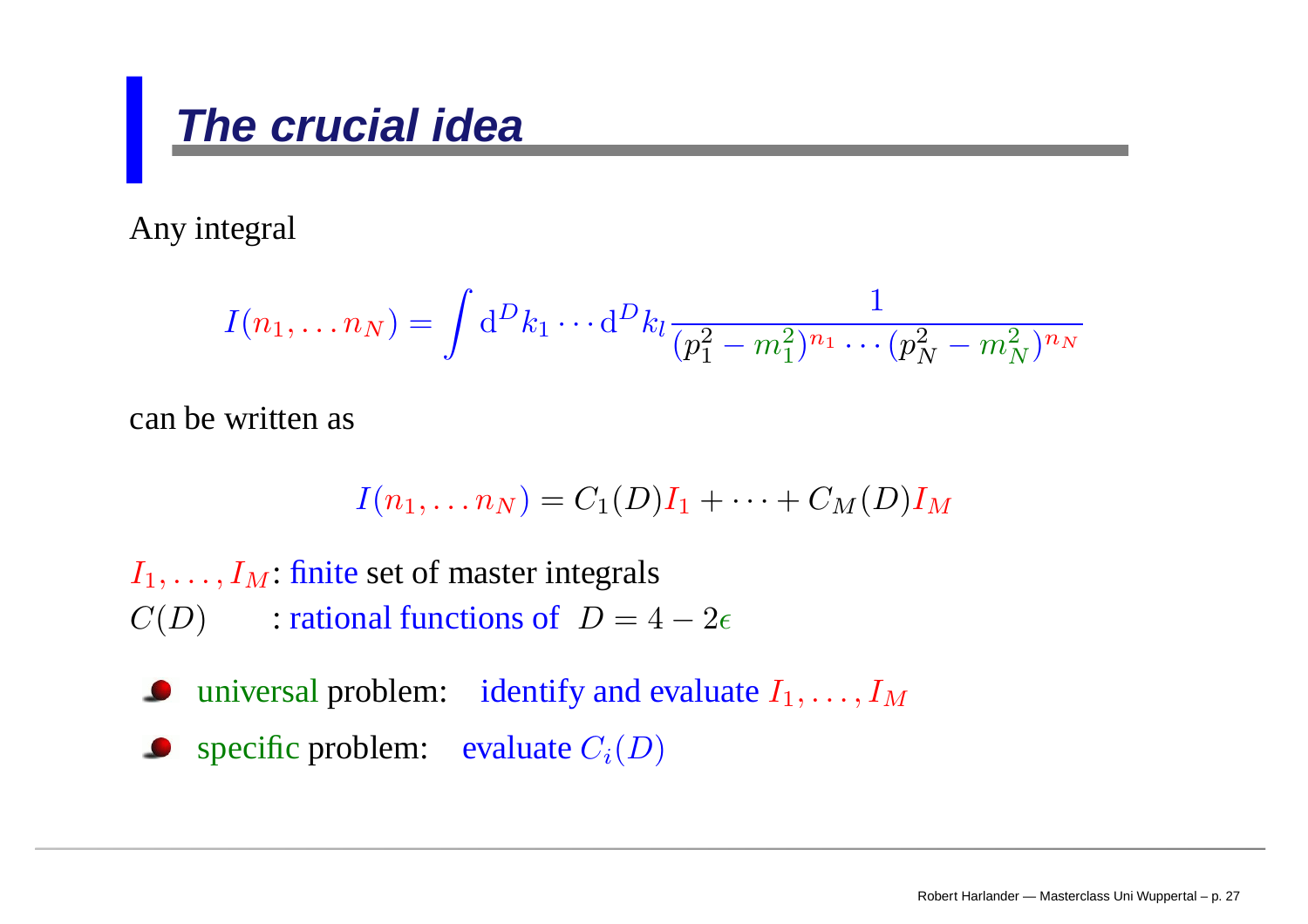## **Approaches**

#### MINCER approach

- write down IBP identities
- combine them to achieve reduction
- $\longrightarrow$ successful for massless 3-loop self-energies



[Chetyrkin, Tkachov] [Larin, Tkachov, Vermaseren]

massive 3-loop tadpoles



[Broadhurst] [Chetyrkin, Kühn, Steinhauser]

 $\rightarrow$  Matad